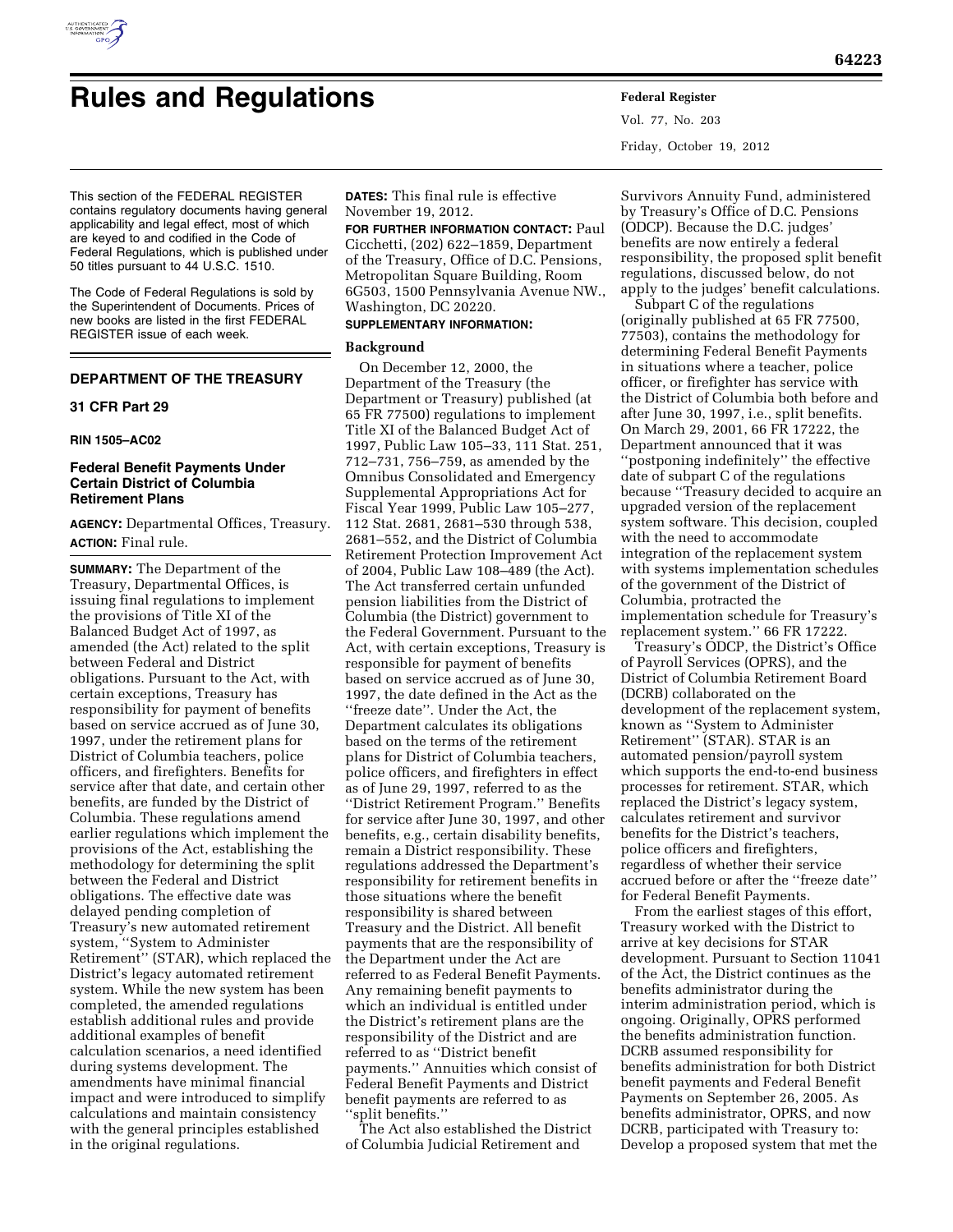programs' needs; develop the approach for addressing and resolving issues; make decisions about development; test the system being developed; review the status of projects; evaluate readiness and approve plans for implementation.

As Treasury explained in the preamble to the original proposed regulations in 1999, 64 FR at 69435, unless an exception applies under the Act, the general rule for the calculation of Federal Benefit Payments states that in all cases ''in which some service becomes creditable on or before June 30, 1997 and some service becomes creditable after June 30, 1997, Federal Benefit Payments are computed under the rules of the applicable plan as though: (1) The employee was eligible to retire as of June 30, 1997, under the same conditions as the actual retirement (that is, using the annuity computation formula that applies under the plan in effect on June 29, 1997, and the retirement age, including any applicable age reduction, based on the age at actual retirement; (2) the service that became creditable after June 30, 1997 did not exist; and (3) the average salary is the average salary at separation.'' The original proposed regulations were largely derived from this general rule.

In the course of developing the STAR system, the development team and the subject matter experts from ODCP and the DCRB determined that additional rules for benefit calculation scenarios were needed to simplify development and to address situations that had not been considered when the original regulations were published in 2000. STAR was programmed with these additional rules.

On November 22, 2010, the Department of the Treasury published (75 FR 71047) proposed regulations that would amend subpart C of the rules promulgated in 2000. The amendments to subpart C were proposed to establish additional rules and provide additional examples of benefit calculation scenarios. These amendments have no significant financial impact and are introduced to simplify calculations and maintain consistency with the general principles established in the original regulations. For the convenience of readers, Treasury is restating subpart C in its entirety. For discussion of subpart C as originally proposed, see 64 FR 69432, 69434–36, December 13, 1999 and the preamble addressing the comments to the final regulations at 65 FR 77500–77501, December 12, 2000. For a discussion of the November 22, 2010, proposed rule, see 75 FR 71047.

### **This Final Rule; Public Comments and Explanation of Provisions**

The initial comment period closed on January 21, 2011. In response to a request to extend the comment period, on February 3, 2011, the Department published in the **Federal Register** a notice of extension of the comment period until April 21, 2011 (see 76 FR 6112). The Department received comments from the District of Columbia Retirement Board and the D.C. Fire Fighters Association on the proposed regulations. In response, the Department has adopted the proposed rule with some modifications as suggested by the commenters.

Proposed § 29.332 provides the rule for determining when unused sick leave is creditable for the computation of Federal Benefit Payments. Comments objected to § 29.332(b), which provides that for employees separated for retirement after June 30, 1997, no unused sick leave is creditable towards Federal Benefit Payments. One comment argued that the Department's rule regarding unused sick leave ignores its chosen accrual methodology based on the freeze date and the District is forced to bear a financial burden accrued prior to the freeze date, since the allocation of unused sick leave fails to account for accrued service ratios. The suggestion was that allocating unused sick leave based on each annuitant's service ratio was necessary to comply with the intent of the Act. Another comment suggested that an actuarial assumption be used to determine the amount of sick leave accrued prior to June 30, 1997, with the implication being this amount would be creditable towards a Federal Benefit Payment.

The Department's response is that the suggested changes are inconsistent with the general principle in the Act and in 31 CFR 29.331. Section 29.331 provides that all requirements must be satisfied as of June 30, 1997, for service to be creditable towards a Federal Benefit Payment. In turn, the general principle is consistent with section 11012(b) of the Act which states that ''(s)ervice after the freeze date shall not be credited for purposes of determining the amount of any Federal benefit payment.'' Unused sick leave becomes creditable for retirement only when the employee separates for retirement. Sick leave accrued before retirement is not a retirement benefit, but a benefit to the plan member as an employee. Therefore, for employees who separate after June 30, 1997, unused sick leave becomes creditable after the freeze date and is not creditable towards a Federal Benefit Payment.

Proposed §§ 29.334 and 29.335 provide the rules for determining when purchased service is creditable for the computation of Federal Benefit Payments. One comment objected to the rules that purchases of service must be completed by June 30, 1997, to be creditable towards Federal Benefit Payments. The comment argued that by focusing on the date of the purchase of service transaction, the rules allocate 100% of the benefit cost to the District government regardless of sound accrual or equitable concepts, and ignore the Department's accrual methodology based on the freeze date. Another comment argued that regardless of when payment is made to purchase service, after being hired, employees have an expectation that the prior service will be credited. The suggested change is, in the case where a purchase of service is completed after June 30, 1997, to allocate a portion of the benefit cost of this service to the Department of the Treasury, based on each annuitant's service ratio.

As above, the Department's response is that the suggested change is inconsistent with the general principle in 31 CFR 29.331 and with section 11012(b) of the Act. The Department's interpretation of section 11012(b) of the Act is that service credited after the freeze date shall not be credited for purposes of determining a Federal benefit payment.

The comment also noted that Treasury is liable for refunds of service deposits made on or before the freeze date, regardless of when the underlying purchase was completed, implying an inconsistency with the proposed regulations. In response to the comment and to make the regulations more clear, the Department has modified the rules in §§ 29.334(c) and 29.335(c) to require a transfer to the District of all installment purchase of service payments received by the Department where the purchase was not completed by the freeze date.

Proposed § 29.343 provides the rule for determining the Federal Benefit Payment when an individual retires on disability. One comment argued that given that the disability plan provisions were legislated by Congress, it is unfair to pass on the liability of all post-freeze date disability retirements to the District.

The Department's response is that this section follows directly from section 11012(c) of the Act, which states that ''(t)o the extent that any portion of a benefit payment to which an individual is entitled under a District Retirement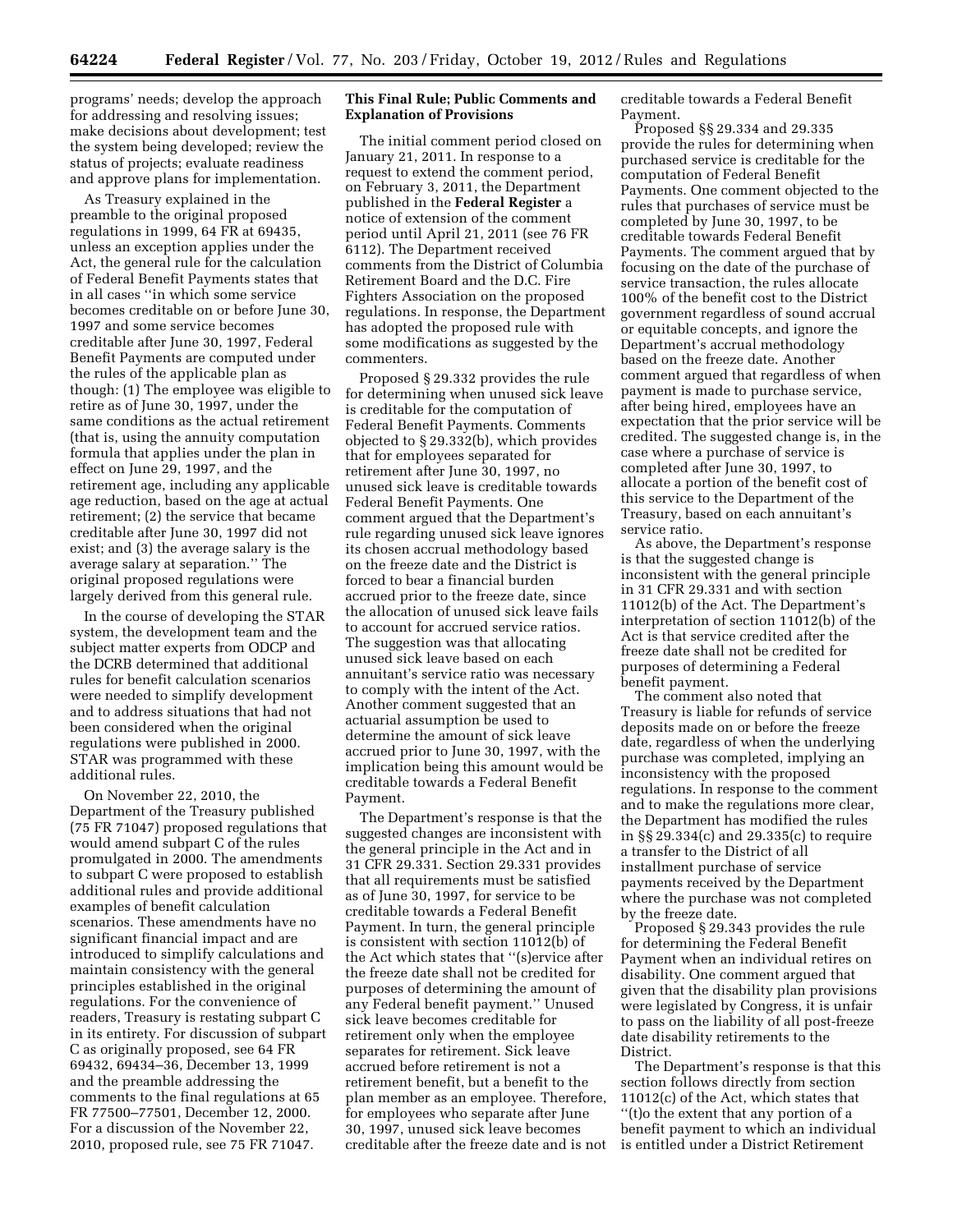Program is based on a determination of disability made by the District Government or the Trustee after the freeze date, the Federal benefit payment determined with respect to the individual shall be an amount equal to the deferred retirement benefit or normal retirement benefit the individual would receive if the individual left service on the day before the commencement of disability retirement benefits.''

Example 3 in Appendix A refers to a maximum annuity of ''80 percent of basic salary.'' One comment noted that the reference should be to ''80 percent of average salary.'' The Department agrees and the correction has been made to examples 3A and 3B.

In addition to the suggestions, the Department received one general comment that Treasury's discretion to interpret the Act presents an inherent conflict of interest when Treasury has a financial stake in the determination of Federal Benefit Payments and another general comment that the proposed regulations must equitably allocate costs between the Federal and District governments and be consistent with the intent and terms of the Act.

The Department responds that, as required, the General Principles and associated regulations established in the proposed rule are consistent with the intent and terms of the Act, specifically, section 11002(b), that it is the policy of the Act ''for the Federal government to assume the legal responsibility for paying certain pension benefits (including certain unfunded pension liabilities which existed as of the day prior to introduction of this legislation) for the retirement plans of teachers, police, and firefighters.''

### **Executive Order 12866, Regulatory Planning and Review**

Because this rule is not a significant regulatory action for purposes of Executive Order 12866, a regulatory assessment is not required.

### **Regulatory Flexibility Act**

It is hereby certified that this regulation will not have a significant economic impact on a substantial number of small entities. The regulation will only affect the determination of the Federal portion of retirement benefits to certain former employees of the District of Columbia and will not have an effect on small entities. Accordingly, a regulatory flexibility analysis is not required by the Regulatory Flexibility Act (5 U.S.C. 601 *et seq.*).

### **List of Subjects in 31 CFR Part 29**

Administrative practice and procedure, claims, Disability benefits, Firefighters, Government employees, Intergovernmental relations, Law enforcement officers, Pension, Retirement, Teachers.

Accordingly, the Department of the Treasury amends subtitle A of 31 CFR part 29 as follows:

### **PART 29—FEDERAL BENEFIT PAYMENTS UNDER CERTAIN DISTRICT OF COLUMBIA RETIREMENT PROGRAMS**

■ 1. The authority citation for 31 CFR part 29 is revised to read as follows:

**Authority:** Subtitle A and Chapter 3 of Subtitle H, of Pub. L. 105–33, 111 Stat. 712– 731 and 786–787; as amended.

■ 2. Subpart C is revised to read as follows:

### **Subpart C—Split Benefits**

Sec.

29.301 Purpose and scope. 29.302 Definitions.

#### **General Principles for Determining Service Credit To Calculate Federal Benefit Payments**

- 29.311 Credit only for service performed on or before June 30, 1997.
- 29.312 All requirements for credit must be satisfied by June 30, 1997.
- 29.313 Federal Benefit Payments are computed based on retirement eligibility as of the separation date and service creditable as of June 30, 1997.

#### **Service Performed After June 30, 1997**

29.321 General principle. 29.322 Disability benefits.

### **All Requirements for Credit Must Be Satisfied by June 30, 1997**

- 29.331 General principle.
- Unused sick leave.
- 29.333 Military service.
- 29.334 Deposit service.
- 29.335 Refunded service.

### **Calculation of the Amount of Federal Benefit Payments**

- 29.341 General principle.
- 29.342 Computed annuity exceeds the statutory maximum.
- 29.343 Disability benefits.
- 29.344 Survivor benefits.<br>29.345 Cost-of-living adju
- Cost-of-living adjustments.

## 29.346 Reduction for survivor benefits.

### **Calculation of the Split of Refunds of Employee Contributions and Deposits**

- 29.351 General principle.
- 29.352 Refunded contributions.
- 29.353 Refunded deposits.
- Appendix A to Subpart C of Part 29— Examples

### **Subpart C—Split Benefits**

### **§ 29.301 Purpose and scope.**

(a) The purpose of this subpart is to addresses the legal and policy issues that affect the calculation of the Federal and District of Columbia portions of benefits under subtitle A of Title XI of the Balanced Budget Act of 1997, Public Law 105–33, 111 Stat. 251, 712–731, and 786–787 enacted August 5, 1997, as amended.

(1) This subpart states general principles for the calculation of Federal Benefit Payments in cases in which the Department and the District government are both responsible for paying a portion of an employee's total retirement benefits under the Police and Firefighters Plan or the Teachers Plan.

(2) This subpart provides illustrative examples of sample computations to show the application of the general principles to specific problems.

 $(b)(1)$  This subpart applies only to benefits under the Police and Firefighters Plan or the Teachers Plan for individuals who have performed service creditable under these programs on or before June 30, 1997.

(2) This subpart addresses only those issues that affect the split of fiscal responsibility for retirement benefits (that is, the calculation of Federal Benefit Payments).

(3) Issues relating to determination and review of eligibility and payments, and financial management, are beyond the scope of this subpart.

(c) This subpart does not apply to benefit calculations under the Judges Plan.

#### **§ 29.302 Definitions.**

In this subpart (including appendix A of this subpart)—

*Deferred retirement* means retirement under section 4–623 of the D.C. Code (1997) (under the Police and Firefighters Plan) or section 31–1231(a) of the D.C. Code (1997) (under the Teachers Plan).

*Deferred retirement age* means the age at which a deferred annuity begins to accrue, that is, age 55 under the Police and Firefighters Plan and age 62 under the Teachers Plan.

*Department service* or *departmental service* means any period of employment in a position covered by the Police and Firefighters Plan or Teachers Plan. Department service or departmental service may include certain periods of military service that interrupt a period of employment under the Police and Firefighters Plan or the Teachers Plan.

*Disability retirement* means retirement under section 4–615 or section 4–616 of the D.C. Code (1997)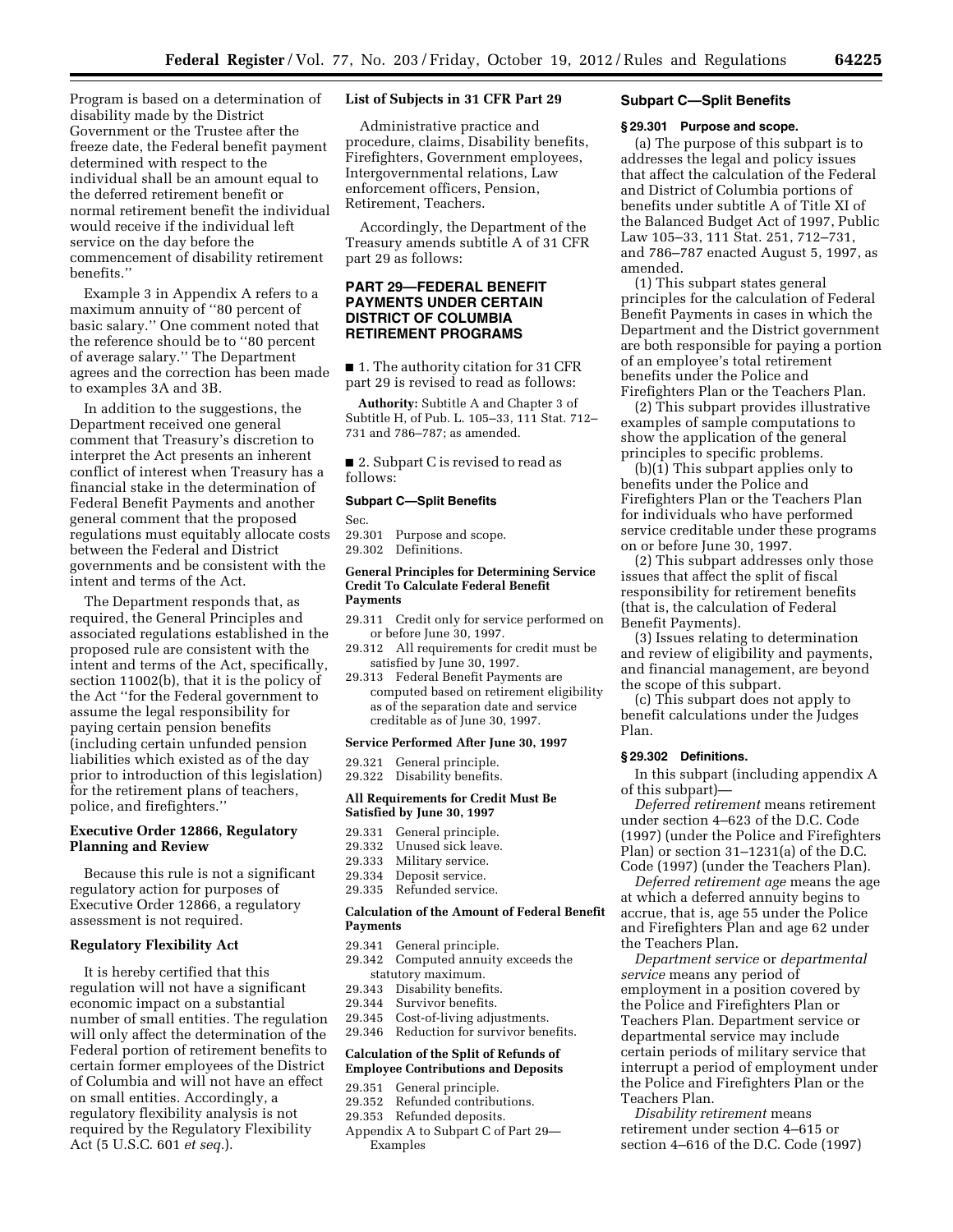(under the Police and Firefighters Plan) or section 31–1225 of the D.C. Code (1997) (under the Teachers Plan), regardless of whether the disability was incurred in the line of duty.

*Enter on duty* means commencement of employment in a position covered by the Police and Firefighters Plan or the Teachers Plan.

*Excess leave without pay* or *excess LWOP* means a period of time in a nonpay status that in any year is greater than the amount creditable as service under § 29.105(d).

*Hire date* means the date the employee entered on duty.

*Military service* means–

(1) For the Police and Firefighters Plan, military service as defined in section 4–607 of the D.C. Code (1997) that is creditable as other service under section 4–602 or section 4–610 of the D.C. Code (1997); and

(2) For the Teachers Plan, military service as described in section 31– 1230(a)(4) of the D.C. Code (1997).

*Optional retirement* means regular longevity retirement under section 4– 618 of the D.C. Code (1997) (under the Police and Firefighters Plan) or section 31–1224(a) of the D.C. Code (1997) (under the Teachers Plan).

*Other service* means any period of creditable service other than departmental service or unused sick leave. Other service includes service that becomes creditable upon payment of a deposit, such as service in another school system (under section 31–1208 of the D.C. Code (1997)) (under the Teachers Plan) or prior governmental service (under the Teachers Plan and the Police and Firefighters Plan); and service that is creditable without payment of a deposit, such as military service occurring prior to employment (under the Teachers Plan and the Police and Firefighters Plan).

*Pre-80 hire* means an individual whose annuity is computed using the formula under the Police and Firefighters Plan applicable to individuals hired before February 15, 1980.

*Pre-96 hire* means an individual whose annuity is computed using the formula under the Teachers Plan applicable to individuals hired before November 1, 1996.

*Sick leave* means unused sick leave, which is creditable in a retirement computation, as calculated under § 29.105(c).

### **General Principles for Determining Service Credit To Calculate Federal Benefit Payments**

### **§ 29.311 Credit only for service performed on or before June 30, 1997.**

Only service performed on or before June 30, 1997, is credited toward Federal Benefit Payments.

#### **§ 29.312 All requirements for credit must be satisfied by June 30, 1997.**

Service is counted toward Federal Benefit Payments only if all requirements for the service to be creditable are satisfied as of June 30, 1997.

### **§ 29.313 Federal Benefit Payments are computed based on retirement eligibility as of the separation date and service creditable as of June 30, 1997.**

Except as otherwise provided in this subpart, the amount of Federal Benefit Payments is computed based on retirement eligibility as of the separation date and service creditable as of June 30, 1997.

### **Service Performed After June 30, 1997**

### **§ 29.321 General principle.**

Any service performed after June 30, 1997, may never be credited toward Federal Benefit Payments.

### **§ 29.322 Disability benefits.**

If an employee separates for disability retirement after June 30, 1997, and, on the date of separation, the employee—

(a) Satisfies the age and service requirements for optional retirement, the Federal Benefit Payment commences immediately, that is, the Federal Benefit Payment is calculated as though the employee retired under optional retirement rules using only service through June 30, 1997 (See examples 7A and 7B of appendix A of this subpart); or

(b) Does not satisfy the age and service requirements for optional retirement, the Federal Benefit Payment begins when the disability retiree reaches deferred retirement age. (See § 29.343.)

### **All Requirements for Credit Must Be Satisfied by June 30, 1997**

### **§ 29.331 General principle.**

To determine whether service is creditable for the computation of Federal Benefit Payments under this subpart, the controlling factor is whether all requirements for the service to be creditable under the Police and Firefighters Plan or the Teachers Plan were satisfied as of June 30, 1997.

### **§ 29.332 Unused sick leave.**

(a) For employees separated for retirement as of June 30, 1997, Federal Benefit Payments include credit for any unused sick leave that is creditable under the applicable plan.

(b) For employees separated for retirement after June 30, 1997, no unused sick leave is creditable toward Federal Benefit Payments.

### **§ 29.333 Military service.**

(a) For employees who entered on duty on or before June 30, 1997, and whose military service was performed prior to that date, credit for military service is included in Federal Benefit Payments under the terms and conditions applicable to each plan.

(b) For employees who enter on duty after June 30, 1997, military service is not creditable toward Federal Benefit Payments, even if performed as of June 30, 1997.

(c) For employees who entered on duty on or before June 30, 1997, but who perform military service after that date, the credit for military service is not included in Federal Benefit Payments.

### **§ 29.334 Deposit service.**

(a) *Teachers Plan.* (1) Periods of civilian service that were not subject to retirement deductions at the time they were performed are creditable for Federal Benefit Payments under the Teachers Plan if the deposit for the service was paid in full to the Teachers Plan as of June 30, 1997.

(2) No credit is allowed for Federal Benefit Payments under the Teachers Plan for any period of civilian service that was not subject to retirement deductions at the time it was performed if the deposit for the service was not paid in full as of June 30, 1997.

(3) If the deposit for the service was paid in installments, but was not paid in full as of June 30, 1997, Treasury shall transfer to the District an amount equal to the portion of the deposit completed prior to June 30, 1997.

(b) *Police and Firefighters Plan.* No credit is allowed for Federal Benefit Payments under the Police and Firefighters Plan for any period of civilian service that was not subject to retirement deductions at the time that the service was performed. (See definition of ''governmental service'' at D.C. Code section 4–607(15) (1997).)

### **§ 29.335 Refunded service.**

(a) Periods of civilian service that were subject to retirement deductions but for which the deductions were refunded to the employee are creditable for Federal Benefit Payments if the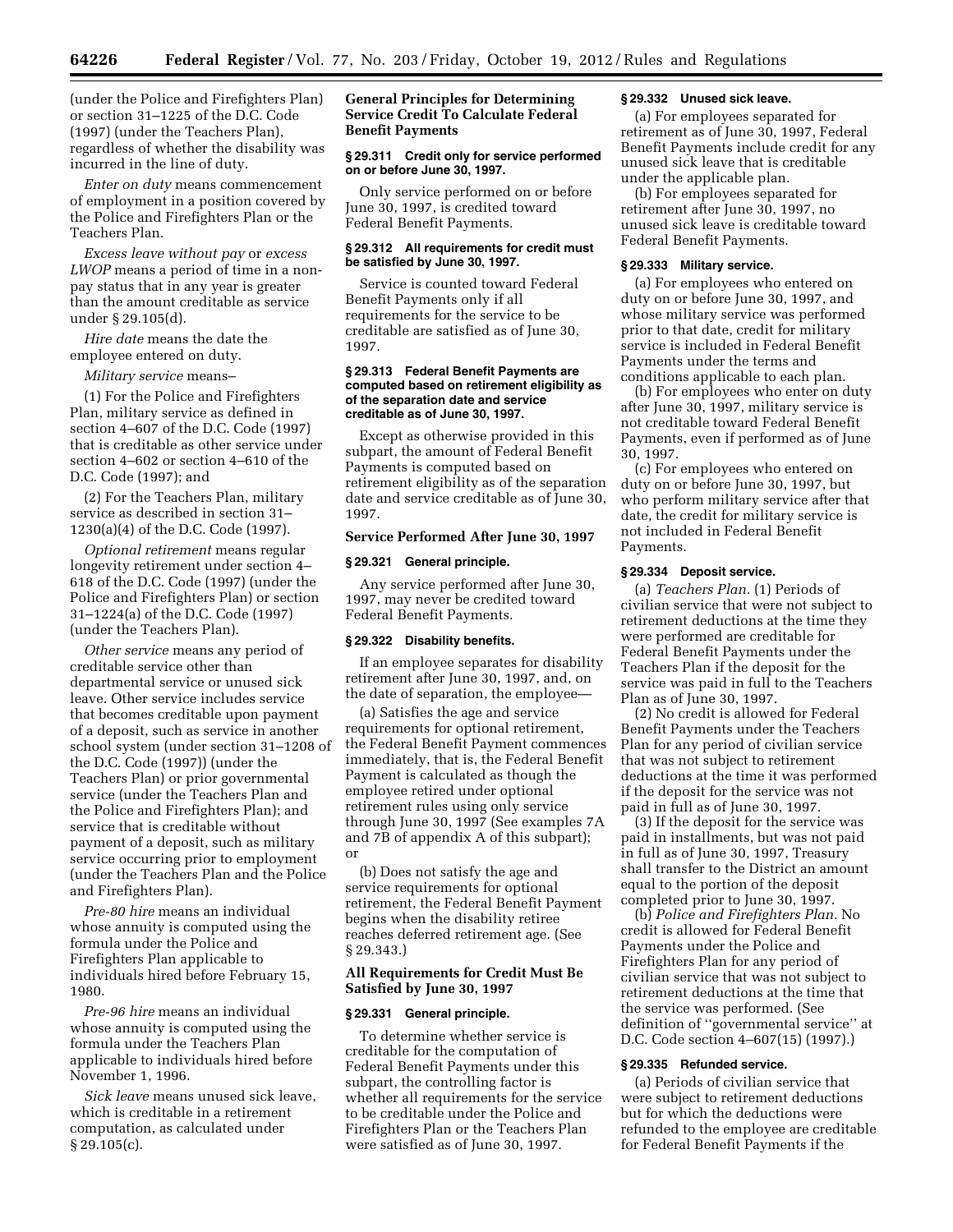redeposit for the service was paid in full to the District government as of June 30, 1997.

(b) No credit is allowed for Federal Benefit Payments for any period of civilian service that was subject to retirement deductions but for which the deductions were refunded to the employee if the redeposit for the service was not paid in full to the District government as of June 30, 1997.

(c) If the redeposit for the service was paid in installments, but was not paid in full as of June 30, 1997, Treasury shall transfer to the District an amount equal to the portion of the redeposit completed prior to June 30, 1997.

### **Calculation of the Amount of Federal Benefit Payments**

### **§ 29.341 General principle.**

(a) Where service is creditable both before and after June 30, 1997, Federal Benefit Payments are computed under the rules of the applicable plan as though—

(1) The employee were eligible to retire effective July 1, 1997, under the same conditions as the actual retirement (that is, using the annuity computation formula that applies under the plan in effect on June 29, 1997, and the retirement age, including any applicable age reduction, based on the age at actual retirement);

(2) The service that became creditable after June 30, 1997, did not exist; and

(3) The average salary is the average salary at separation.

(b) Exceptions to the general principle apply where:

(1) Congress amends the terms of the District Retirement Program in effect on June 29, 1997. For example, see section 11012(e) & (f) of the Balanced Budget Act of 1997, as amended by Public Laws 106–554, 107–290, and 108–133 (codified at D.C. Code section 1– 803.02(e) and (f));

(2) The retirement is based on disability after June 30, 1997 (see 29.343); or

(3) The benefit is based on the death of an employee after June 30, 1997 and the survivor benefit is not based on years of service (see 29.344).

**Note to § 29.341:** See examples 7B, 9, and 13 of appendix A of this subpart.

### **§ 29.342 Computed annuity exceeds the statutory maximum.**

(a) In cases in which the total computed annuity exceeds the statutory maximum:

(1) Federal Benefit Payments may equal total benefits even if the employee had service after June 30, 1997.

(2) If the employee had sufficient service as of June 30, 1997, to qualify for the maximum annuity under the plan, the Federal Benefit Payment is the maximum annuity under the plan. This will be the entire benefit except for any amount in excess of the normal maximum due to unused sick leave, which is the responsibility of the District. (See example 3, of appendix A of this subpart.)

(b) If the employee did not perform sufficient service as of June 30, 1997, to reach the statutory maximum benefit, but has sufficient service at actual retirement to exceed the statutory maximum, the Federal Benefit Payment is the amount earned through June 30, 1997. The District benefit payment is the amount by which the total benefit payable exceeds the Federal Benefit Payment.

### **§ 29.343 Disability benefits.**

(a) The general rule that Federal Benefit Payments are calculated under the applicable retirement plan as though the employee were eligible for optional retirement and separated on June 30, 1997, does not apply to disability benefits prior to optional retirement age.

(b) In cases involving disability benefits prior to optional retirement age, no Federal Benefit Payment is payable until the retiree reaches the age of eligibility to receive a deferred annuity (age 55 under the Police and Firefighters Plan and age 62 under the Teachers Plan). When the age for deferred annuity is reached, the Federal Benefit Payment is paid using creditable service accrued as of June 30, 1997, and average salary (computed under the rules for the applicable plan) as of the date of separation. (See examples 6 and 7 of appendix A of this subpart.)

(c) In no case will the amount of the Federal Benefit Payment exceed the amount of the total disability annuity.

### **§ 29.344 Survivor benefits.**

(a) The general rule that Federal Benefit Payments are calculated under the applicable retirement plan as though the employee were eligible for optional retirement and separated on June 30, 1997, applies to death benefits that are determined by length of service. In these cases, the survivor's Federal Benefit Payment is calculated by multiplying the survivor's total benefit by the ratio of the deceased retiree or employee's Federal Benefit Payment to the deceased retiree or employee's total annuity. (See examples 13A and B of appendix A of this subpart.)

(b) The general rule that Federal Benefit Payments are calculated under the applicable retirement plan as though the employee were eligible for optional retirement and separated on June 30,

1997, does not apply to death benefits that are not determined by length of service. In these cases, the survivor's Federal Benefit Payment is calculated by multiplying the survivor's total benefit by the deceased retiree or employee's number of full months of service through June 30, 1997, and then dividing by the retiree or employee's number of months of total service at retirement. (See examples 13C–F of appendix A of this subpart.)

(c) In cases involving a disability or early voluntary retiree who dies before reaching the age at which a Federal Benefit Payment is payable, the survivor's Federal Benefit Payment is calculated as though the employee had not retired from service, but had separated from service with eligibility to receive a deferred annuity. (See examples 13G and 13H of appendix A of this subpart.)

### **§ 29.345 Annuity adjustments.**

(a) In cases in which the total annuity and the Federal Benefit Payment are equally impacted by a cost-of-living adjustment, the new Federal Benefit Payment is determined by applying the federal percentage of the total annuity to the new total annuity. (See examples 14A–G of appendix A of this subpart.)

(b) In cases in which the total annuity and the Federal Benefit Payment are not equally impacted by a change, such as a new plan provision or service-based adjustment, the Federal Benefit Payment is recalculated where applicable, and the federal percentage of the total annuity used to determine subsequent Federal Benefit Payments is recalculated. (See example 14H of appendix A of this subpart.)

### **§ 29.346 Reduction for survivor benefits.**

If a retiree elects a reduction for a survivor annuity, the ratio of the unreduced Federal Benefit Payment to the unreduced total annuity is multiplied by the reduced total annuity to determine the reduced Federal Benefit Payment. (See example 10 of appendix A of this subpart.)

### **Calculation of the Split of Refunds of Employee Contributions and Deposits**

#### **§ 29.351 General principle.**

Treasury will fund refunds of employee contributions and purchase of service deposits paid by or on behalf of a covered employee to the District of Columbia Police Officers' and Firefighters' Retirement Fund or District of Columbia Teachers' Retirement Fund on or before June 30, 1997.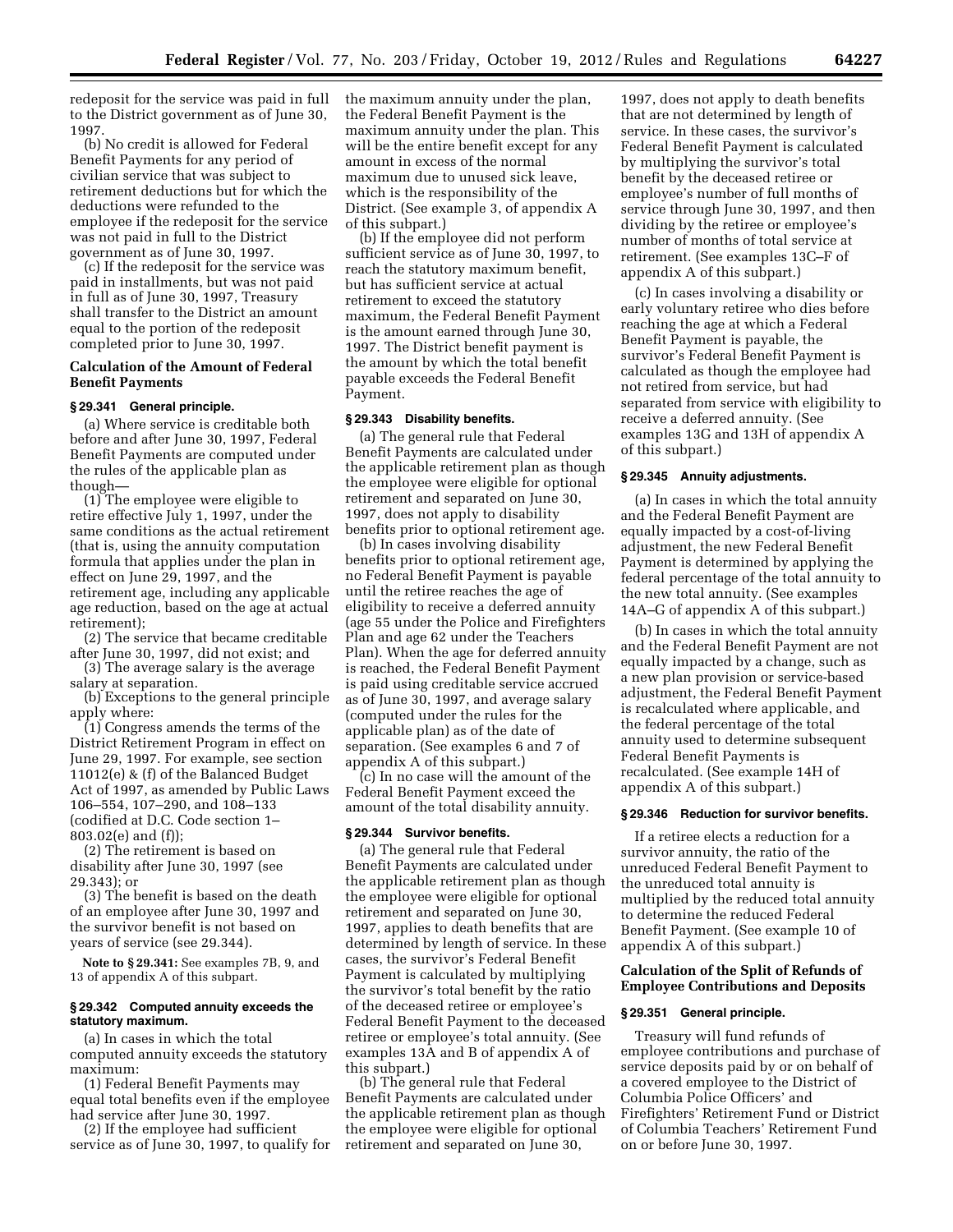#### **§ 29.352 Refunded contributions.**

For any given pay period, employee contributions are considered to have been made before the freeze date if the pay date was on or before June 30, 1997. As a result, for calendar year 1997, Treasury will fund refunds of employee contributions made by teachers through pay period 12 and fund refunds of employee contributions made by police officers and firefighters through pay period 13. If pay period records are unavailable for calendar year 1997, and the participant separated on or before June 30, 1997, Treasury will fund 100 percent of the refund of retirement contributions. If pay period records are unavailable for calendar year 1997, and the participant was hired before January 1, 1997, and separated after December 31, 1997, Treasury will fund 50 percent of the refund of retirement contributions made to teachers in calendar year 1997, and 48 percent of the retirement contributions made to police officers or firefighters in calendar year 1997. Otherwise, if the participant separated after June 30, 1997, the percent of contributions made in calendar year 1997 funded by Treasury is assumed to be the ratio where the numerator is the number of days before July 1 the participant was employed in calendar year 1997 and the denominator is the number of days the participant was employed in calendar year 1997.

### **§ 29.353 Refunded deposits.**

Treasury will fund refunds of purchase of service deposits made by employees by lump sum payment or by installment payments on or before June 30, 1997.

### **Appendix A to Subpart C of Part 29— Examples**

This appendix contains sample calculations of Federal Benefit Payments in a variety of situations.

### **Optional Retirement Examples**

#### **Example 1: No Unused Sick Leave**

A. In this example, an individual covered by the Police and Firefighters Plan hired before 1980 retires in October 1997. At retirement, he is age 51 with 20 years and 3 days of departmental service plus 3 years, 4 months, and 21 days of military service that preceded the departmental service. The Federal Benefit Payment begins at retirement. It is based on the 19 years, 8 months, and 22 days of departmental service and 3 years, 4 months, and 21 days of military service performed as of June 30, 1997. Thus, the Federal Benefit Payment is based on 23 years and 1 month of service, all at the 2.5 percent accrual rate. The total annuity is based on 23 years and 4 months of service, all at the 2.5 percent accrual rate.

EXAMPLE 1A—POLICE OPTIONAL [Pre-80 hire]

### **Total Annuity Computation**

Birth date: 09/10/46 Hire date: 10/09/77 Separation date: 10/11/97 Department service: 20/00/03 Other service: 03/04/21 Sick leave: .025 service: 23.333333 .03 service: Average salary: \$45,680.80 Total: \$26,647.12 Total/month: \$2,221.00

#### **Federal Benefit Payment Computation**

Birth date: 9/10/46 Hire date: 10/09/77 Freeze date: 06/30/97 Department service: 19/08/22 Other service: 03/04/21 Sick leave: .025 service: 23.083333 .03 service: Average salary: \$45,680.80 Total: \$26,361.61 Total/month: \$2,197.00 Total federal/month ÷ total/month: 0.989194

B. In this example, the individual covered by the Police and Firefighters Plan was hired earlier than in example 1A and thus performed more service as of both June 30, 1997, and retirement in October 1997. At retirement, he is age 51 with 21 years, 11 months and 29 days of departmental service plus 3 years, 4 months, and 21 days of military service that preceded the departmental service. The Federal Benefit Payment begins at retirement. It is based on the 21 years, 8 months, and 18 days of departmental service and 3 years, 4 months, and 21 days of military service performed as of June 30, 1997. Thus, the Federal Benefit Payment is based on 25 years and 1 month of service, 1 year and 8 months at the 3.0 percent accrual rate and 23 years and 5 months at the 2.5 percent accrual rate (including 1 month consisting of 18 days of departmental service and 21 days of other service). The total annuity is based on 25 years and 4 months of service, 1 year and 11 months at the 3.0 percent accrual rate and 23 years and 5 months at the 2.5 percent accrual rate (including 1 month consisting of 29 days of departmental service and 21 days of other service).

### EXAMPLE 1B—POLICE OPTIONAL [Pre-80 hire]

#### **Total Annuity Computation**

Birth date: 09/10/46 Hire date: 10/13/75 Separation date: 10/11/97 Department service: 21/11/29 Other service: 03/04/21 Sick leave: .025 service: 23.416667 .03 service: 1.916667 Average salary: \$45,680.80

EXAMPLE 1B—POLICE OPTIONAL— **Continued** [Pre-80 hire]

Total: \$29,368.96 Total/month \$2,447.00

#### **Federal Benefit Payment Computation**

Birth date: 09/10/46 Hire date: 10/13/75 Freeze date: 06/30/97 Department service: 21/08/18 Other service: 03/04/21 Sick leave: .025 service: 23.416667 .03 service: 1.666667 Average salary: \$45,680.80 Total: \$29,026.36 Total/month: \$2,419.00 Total federal/month ÷ total/month: 0.988557

### **Example 2: Unused Sick Leave Credit**

In this example, an individual covered by the Police and Firefighters Plan and hired before 1980 retires in March 1998. At retirement, she is age 48 with 24 years, 8 months, and 6 days of departmental service plus 6 months and 4 days of other service (deposit paid before June 30, 1997) and 11 months and 11 days of unused sick leave. For a police officer (or a non-firefighting division firefighter) such an amount of sick leave would be 1968 hours (246 days, based on a 260-day year, times 8 hours per day). For a firefighting division firefighter, such an amount would be 2,069 hours (341 days divided by 360 days per year times 2,184 hours per year). The Federal Benefit Payment begins at retirement. It is based on the 23 years, 11 months, and 23 days of departmental service performed as of June 30, 1997, and 6 months and 4 days of other service. Thus, the Federal Benefit Payment is based on 20 years departmental and 6 months of other service at the 2.5 percent accrual rate and 3 years and 11 months of service at the 3.0 percent accrual rate. The total annuity is based on 20 years and 6 months of service at the 2.5 percent accrual rate and 5 years and 7 months of service at the 3 percent accrual rate.

### EXAMPLE 2—POLICE OPTIONAL

[Pre-80 hire]

#### **Total Annuity Computation**

Birth date: 05/01/49 Hire date: 07/08/73 Separation date: 03/13/98 Department service: 24/08/06 Other service: 00/06/04 Sick leave: 00/11/11 .025 service: 20.5 .03 service: 5.583333 Average salary: \$61,264.24 Total: \$41,659.68 Total/month: \$3,472.00

### **Federal Benefit Payment Computation**

Birth date: 05/01/49 Hire date: 07/08/73 Freeze date: 06/30/97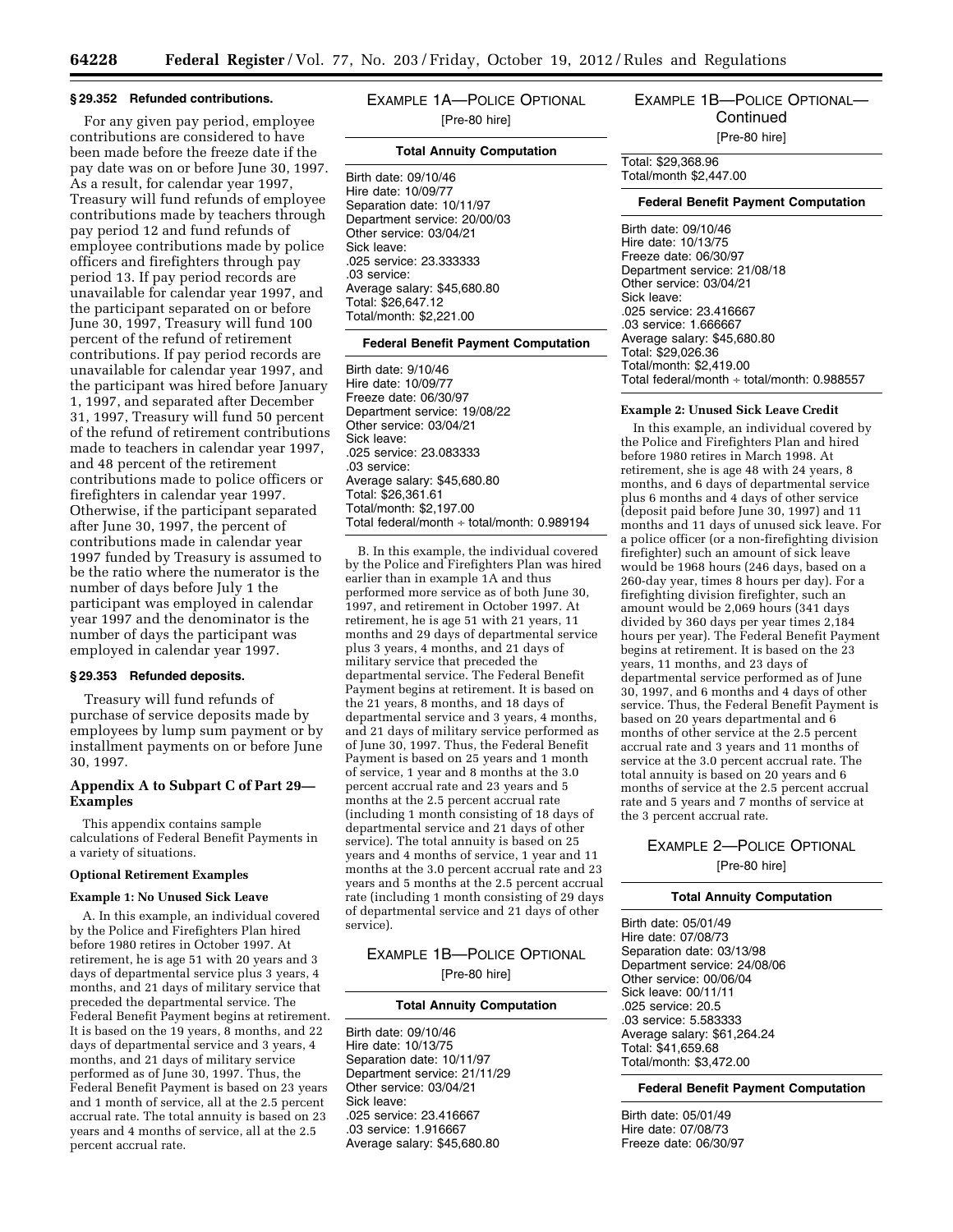### EXAMPLE 2—POLICE OPTIONAL— **Continued** [Pre-80 hire]

Department service: 23/11/23 Other service: 00/06/04 Sick leave: .025 service: 20.5 .03 service: 3.916667 Average salary: \$61,264.24 Total: \$38,596.47 Total/month: \$3,216.00 Total federal/month ÷ total/month: 0.926267

### **Example 3: Calculated Benefit Exceeds Statutory Maximum**

A. In this example, an individual covered by the Police and Firefighters Plan hired before 1980 retires in March 1998. At retirement, he is age 55 with 32 years and 17 days of departmental service. The Federal Benefit Payment begins at retirement. It is based on the 31 years, 3 months, and 17 days of departmental service performed as of June 30, 1997. Thus, the Federal Benefit Payment is based on 20 years of service at the 2.5 percent accrual rate and 11 years and 3 months of service at the 3.0 percent accrual rate. However, the annuity is limited to 80 percent of the average salary at time of retirement. (This limitation does not apply to the unused sick leave credit.) The annuity computed as of June 30, 1997, equals the full benefit payable; therefore, the Federal Benefit Payment is the total benefit.

### EXAMPLE 3A—POLICE OPTIONAL [Pre-80 hire]

### **Total Annuity Computation**

Birth date: 06/12/42 Hire date: 03/14/66 Separation date: 03/30/98 Department service: 32/00/17 Other service: Sick leave: .025 service: 20 .03 service: 12 Average salary: \$75,328.30 Total: \$64,782.34 Total/month: \$5,399.00 Maximum: \$60,262.64 Maximum/month: \$5,022.00

### **Federal Benefit Payment Computation**

Birth date: 06/12/42 Hire date: 03/14/66 Freeze date: 03/30/97 Department service: 31/03/17 Other service: Sick leave: .025 service: 20 .03 service: 11.25 Average salary: \$75,328.30 Total: \$63,087.45 Total/month: \$5,257.00 Maximum: \$60,262.64 Maximum/month: \$5,022.00 Total federal/month ÷ total/month: 1.0

B. In this example, the individual in example 3A also has 6 months of unused sick leave at retirement. The sick leave credit is not subject to the 80% limitation and does not become creditable service until the date of separation. For a police officer (or a nonfirefighting division firefighter) such an amount of sick leave would be 1040 hours (130 days, based on a 260-day year, times 8 hours per day). For a firefighting division firefighter, such an amount would be 1092 hours (180 days divided by 360 days per year times 2184 hours per year). Six months of unused sick leave increases the annual total benefit by 1.5 percent of the average salary, or in the example by \$94 per month. The District is responsible for the portion of the annuity attributable to the unused sick leave because it became creditable at retirement, that is, after June 30, 1997.

# EXAMPLE 3B—POLICE OPTIONAL

[Pre-80 hire]

#### **Total Annuity Computation**

Birth date: 06/12/42 Hire date: 03/14/66 Separation date: 03/30/98 Department service: 32/00/17 Other service: Sick leave: 00/06/00 .025 service: 20 .03 service: 12 Average salary: \$75,328.30 Total wo/sl credit: \$64,782.34 Total/month: \$5,399.00 Max wo/sl credit: \$60,262.64 Max w/sl credit: \$61,392.57 Monthly benefit: \$5,116.00

### **Federal Benefit Payment Computation**

Birth date: 06/12/42 Hire date: 03/14/66 Freeze date: 06/30/97 Department service: 31/03/17 Other service: Sick leave: none .025 service: 20 .03 service: 11.25 Average salary: \$75,328.30 Total: \$63,087.45 Total/month: \$5,257.00 Maximum: \$60,262.64 Monthly benefit: \$5,022.00 Total federal/month ÷ total/month: 0.981626

### **Example 4: Excess Leave Without Pay**

In this example, an individual covered by the Teachers Plan hired before 1996 retires in February 1998. At retirement, she is age 64 with 27 years of departmental service and 6 years, 7 months, and 28 days of other service (creditable before June 30, 1997). However, only 6 months of leave in a fiscal year without pay may be credited toward retirement under the Teachers Plan. She had 3 months and 18 days of excess leave without pay as of June 30, 1997. Since the excess leave without pay occurred before June 30, 1997, the time attributable to the excess leave without pay is subtracted from the service used in both the Federal Benefit Payment and the total benefit computations. The Federal Benefit Payment begins at retirement. It is based on the 32 years and 8 months of

service (32 years, 11 months, and 28 days minus 3 months and 18 days and the partial month dropped); 5 years of service at the 1.5 percent accrual rate, 5 years of service at the 1.75 percent accrual rate, and 22 years and 8 months of service at the 2 percent accrual rate. The total annuity is based on 33 years and 4 months of service (33 years, 7 months and 28 days minus 3 months and 18 days and the partial month dropped) 5 years of service at the 1.5 percent accrual rate, 5 years of service at the 1.75 percent accrual rate and 23 years and 4 months of service at the 2 percent accrual rate.

**Note:** For the Teachers Plan, section 1230(a) of title 31 of the D.C. Code (1997) allows for 6 months leave without pay in any fiscal year. For the Police and Firefighters Plan, section 610(d) of title 4 of the D.C. Code (1997) allows for 6 months leave without pay in any calendar year.

### EXAMPLE 4—TEACHERS OPTIONAL

[Pre-96 hire]

### **Total Annuity Computation**

Birth date: 11/04/33 Hire date: 03/01/71 Separation date: 02/28/98 Department service: 27/00/00 Other service: 06/07/28 Excess LWOP: 00/03/18 .015 service: 5 .0175 service: 5 .02 service: 23.333333 Average salary: \$53,121.00 Total: \$33,421.98 Total/month: \$2,785.00

### **Federal Benefit Payment Computation**

Birth date: 11/04/33 Hire date: 03/01/71 Freeze date: 06/30/97 Department service: 26/04/00 Other service: 06/07/28 Excess LWOP: 00/03/18 .015 service: 5 .0175 service: 5 .02 service: 22.666667 Average salary: \$53,121.00 Total: \$32,713.66 Total/month: \$2,726.00 Total federal/month ÷ total/month: 0.978815

### **Example 5: Service Credit Deposits**

A. An individual covered by the Teachers Plan hired before 1996 retires in October 1997. At retirement, he is age 61 with 30 years and 3 days of departmental service plus 3 years, 4 months, and 21 days of other service that preceded the departmental service for which the deposit was fully paid on or before June 30, 1997. The Federal Benefit Payment begins at retirement. It is based on the 29 years, 8 months, and 22 days of departmental service and 3 years, 4 months, and 21 days of service performed as of June 30, 1997. Thus, the Federal Benefit Payment is based on 33 years and 1 month of service; 5 years of service at the 1.5 percent accrual rate, 5 years of service at the 1.75 percent accrual rate, and 23 years and 1 month of service at the 2 percent accrual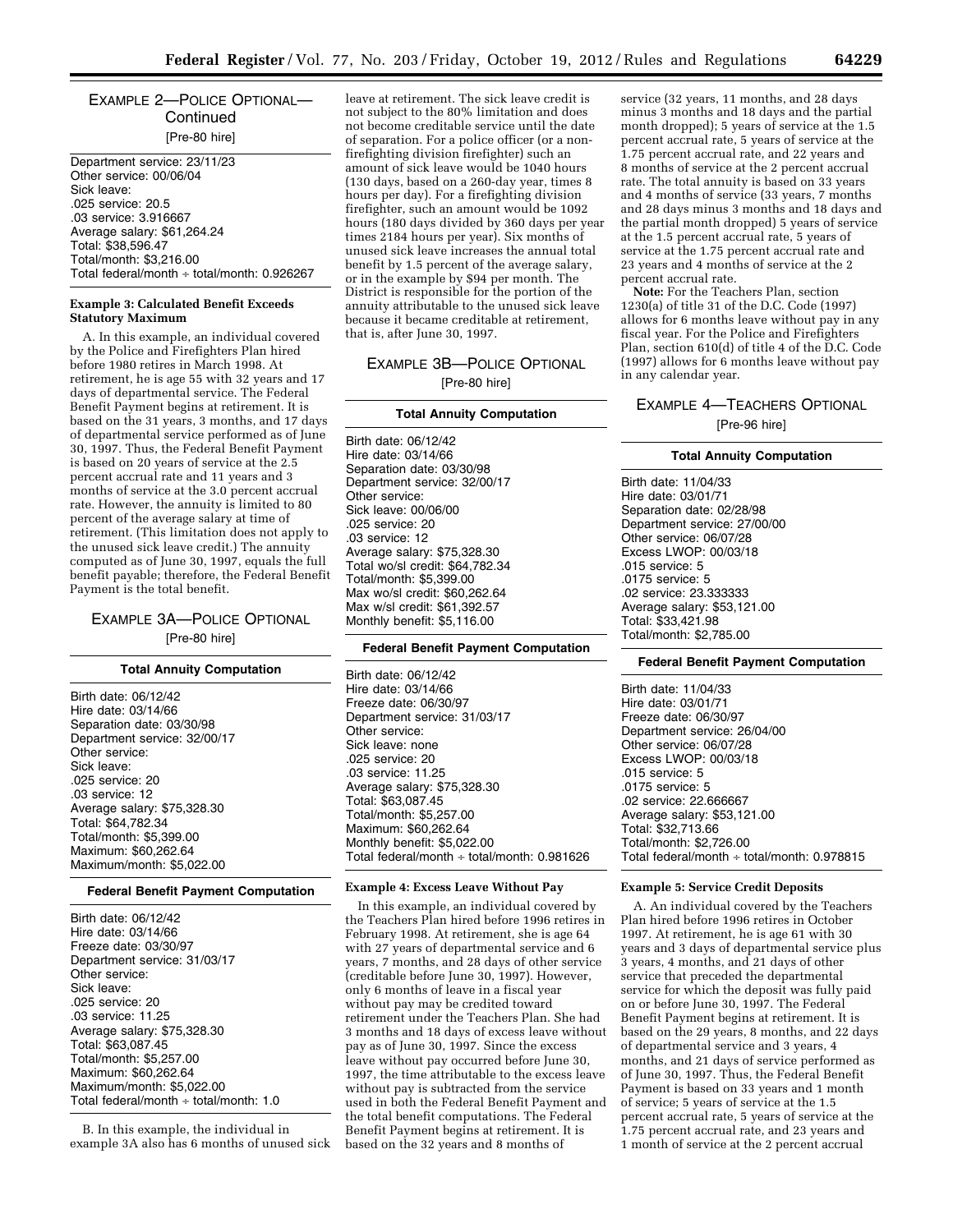rate. The total annuity is based on 33 years and 4 months of service; 5 years of service at the 1.5 percent accrual rate, 5 years of service at the 1.75 percent accrual rate and 23 years and 4 months of service at the 2 percent accrual rate.

### EXAMPLE 5A—TEACHERS OPTIONAL [Pre-96 hire]

#### **Total Annuity Computation**

Birth date: 09/10/36 Hire date: 10/09/67 Separation date: 10/11/97 Department Service: 30/00/03 Other service: 03/04/21 Deposit paid before freeze date: Other service credit allowed: Sick leave: .015 service: 5 .0175 service: 5 .02 service: 23.333333 Average salary: \$45,680.80 Total: \$28,740.85 Total/month: \$2,395.00

### **Federal Benefit Payment Computation**

Birth date: 09/10/36 Hire date: 10/09/67 Freeze date: 06/30/97 Department service: 29/08/22 Other service: 03/04/21 Deposit paid before freeze date: Other service credit allowed: Sick Leave: .015 service: 5 .0175 service: 5 .02 service: 23.08333; 13 days dropped Average salary: \$45,680.80 Total: \$28,512.45 Total/month: \$2,376.00 Total federal/month  $\div$  total/month: 0.992067

B. In this example, the employee in example 5A did not pay any of the deposit to obtain credit for the 3 years, 4 months, and 21 days of other service as of June 30, 1997. Thus, none of the other service is used in the computation of the Federal Benefit Payment. An individual covered by the Teachers Plan hired before 1996 retires in October 1997. At retirement, he is age 61 with 30 years and 3 days of departmental service plus 3 years, 4 months, and 21 days of other service that preceded the departmental service for which the deposit was paid in full in October 1997 (at retirement). The Federal Benefit Payment begins at retirement. It is based on only the 29 years, 8 months, and 22 days of departmental service performed as of June 30, 1997; 5 years of service at the 1.5 percent accrual rate, 5 years of service at the 1.75 percent accrual rate, and 19 years and 8 months of service at the 2 percent accrual rate. The total annuity is based on 33 years and 4 months of service; 5 years of service at the 1.5 percent accrual rate, 5 years of service at the 1.75 percent accrual rate and 23 years and 4 months of service at the 2 percent accrual rate.

EXAMPLE 5B—TEACHERS OPTIONAL [Pre-96 hire]

### **Total Annuity Computation**

Birth date: 09/10/36 Hire date: 10/09/67 Separation date: 10/11/97 \$0.00 Department service: 30/00/03 Other service: 03/04/21 Total deposit paid after 6/30/97: Sick leave: .015 service: 5 .0175 service: 5 .02 service: 23.333333 Average salary: \$45,680.80 Total: \$28,740.85 Total/month: \$2,395.00

### **Federal Benefit Payment Computation**

Birth date: 09/10/36 Hire date: 10/09/67 Freeze date: 06/30/97 Department service: 29/08/22 Other service: none Total deposit paid after 6/30/97: Sick leave: .015 service: 5 .0175 service: 5 .02 service: 19.666667; 22 days dropped Average salary: \$45,680.80 Total: \$25,390.90 Total/month: \$2,116.00 Total federal/month ÷ total/month: 0.883507

C. In this example, the employee in examples 5A and B began installment payments on the deposit to obtain credit for the 3 years, 4 months, and 21 days of other service as of June 30, 1997, but did not complete the deposit until October 1997 (at retirement). The other service is not used in the computation of the Federal Benefit Payment because the payment was not completed as of June 30, 1997. Thus, the result is the same as in example 5B.

### EXAMPLE 5C—TEACHERS OPTIONAL [Pre-96 hire]

### **Total Annuity Computation**

Birth date: 09/10/36 Hire date: 10/09/67 Separation date: 10/11/97 Department service: 30/00/03 Other service: 03/04/21 Partial deposit paid as of 6/30/97: Deposit completed after 6/30/97: Sick leave: .015 service: 5 .0175 service: 5 .02 service: 23.333333 Average salary: \$45,680.80 Total: \$28,740.85 Total/month: \$2,395.00

### **Federal Benefit Payment Computation**

Birth date: 09/10/36 Hire date: 10/09/67 Freeze date: 06/30/97 Department service: 29/08/22

### EXAMPLE 5C—TEACHERS OPTIONAL— **Continued**

[Pre-96 hire]

Other service: none Partial deposit paid as of 6/30/97: Deposit completed after 6/30/97: Sick leave: .015 service: 5 .0175 service: 5 .02 service: 19.666667; 22 days dropped Average salary: \$45,680.80 Total: \$25,390.90 Total/month: \$2,116.00 Total federal/month ÷ total/month: 0.883507

### **Disability Retirement Examples**

### **Example 6: Disability Occurs Before Eligibility for Optional Retirement**

A. In this example, an individual covered by the Police and Firefighters Plan hired before 1980 retires based on a disability in the line of duty in October 1997. At retirement, he is age 45 with 18 years, 5 months, and 11 days of departmental service. Since he had performed less than 20 years of service and had not reached the age of eligibility for an optional retirement, the Federal Benefit Payment does not begin at retirement. When the disability annuitant reaches age 55, he satisfies the age and service requirements for deferred retirement. At that time (August 20, 2007), the Federal Benefit Payment begins. It is based on the 18 years, 1 month, and 17 days of departmental service performed as of June 30, 1997, all at the 2.5 percent accrual rate.

## EXAMPLE 6A—POLICE DISABILITY IN LINE OF DUTY, AGE 45

[Pre-80 hire]

### **Total Annuity Computation**

Birth date: 08/20/52 Hire date: 05/14/79 Separation date: 10/24/97 Department service: 18/05/11 Other service: Sick leave: .025 service: 18.416667 .03 service: Average salary: \$47,788.64 Final salary: \$50,938.00 Total: \$22,002.70 Total/month: \$1,834.00 2/3 of average pay: \$31,859.11 Monthly: \$2,655.00

### **Federal Benefit Payment Computation**

Birth date: 08/20/52 Hire date: 05/14/79 Freeze date: 06/30/97 Department service: 18/01/17 Other service: Sick leave: .025 service: 18.083333 .03 service: Average salary: \$47,788.64 Final salary: \$50,938.00 Total: \$21,604.43 Total/month: \$1,800.00; deferred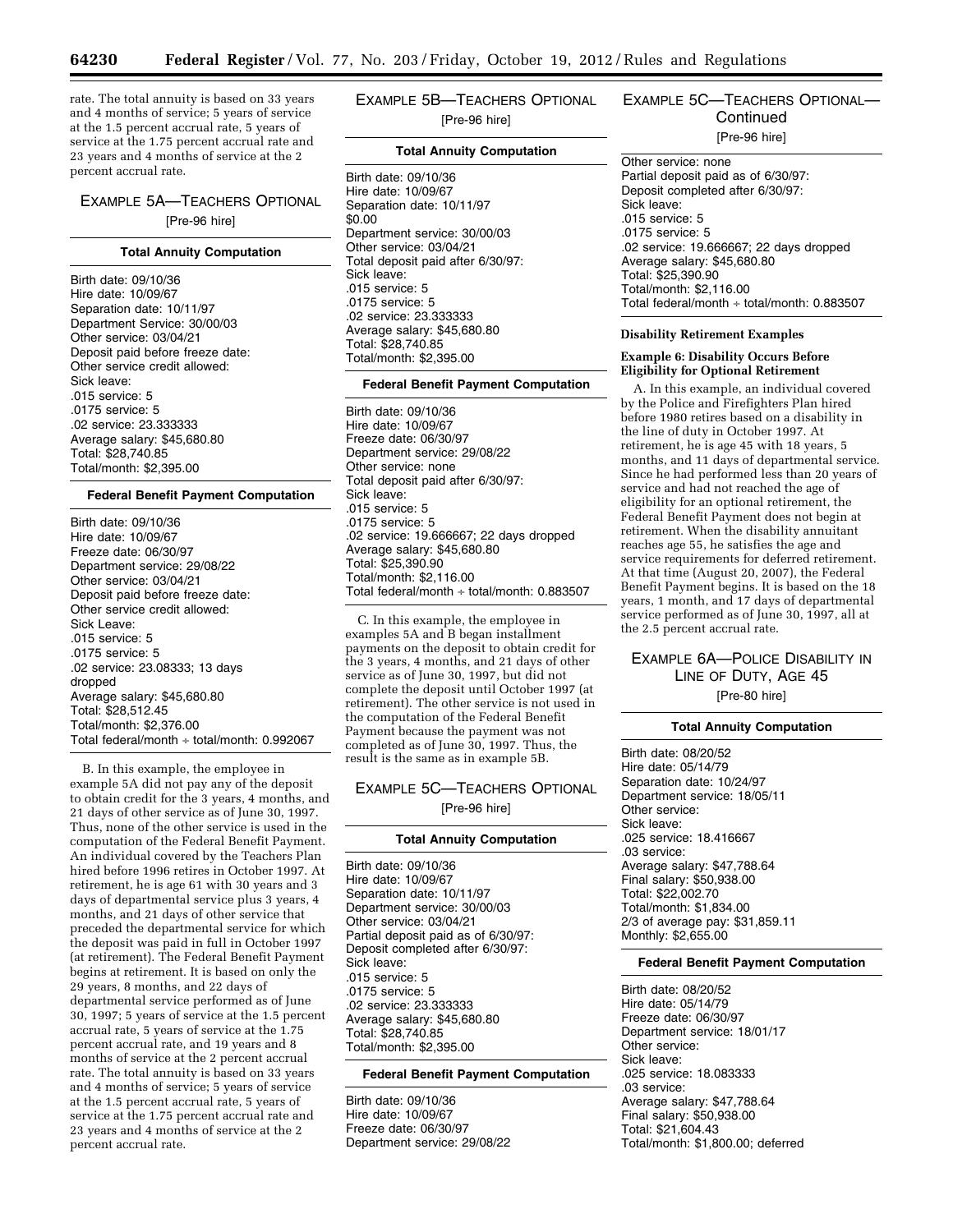### EXAMPLE 6A—POLICE DISABILITY IN LINE OF DUTY, AGE 45—Continued [Pre-80 hire]

### Total federal/month ÷ total/month: 0.0 (at time of retirement)

B. In this example, an individual covered by the Teachers Plan hired before 1996 retires based on a disability in December 1997. At retirement, she is age 49 with 27 years and 4 months of departmental service which includes 3 years, 3 months and 14 days of excess leave without pay (prior to June 30, 1997). Since she does not qualify for optional retirement at separation, the Federal Benefit Payment does not begin at separation. When the disability annuitant reaches age 62, she will satisfy the age and service requirements for deferred retirement. At that time (March 9, 2010), the Federal Benefit Payment begins. The time attributable to the excess leave without pay is subtracted from the service used to compute the Federal Benefit Payment. Since the excess leave without pay occurred before June 30, 1997, the deferred Federal Benefit Payment is based on the 23 years and 6 months of service; 5 years of service at the 1.5 percent accrual rate, 5 years of service at the 1.75 percent accrual rate, and 13 and 6 months of service at the 2 percent accrual rate.

### EXAMPLE 6B—TEACHERS DISABILITY AGE 49 [Pre-96 hire]

### **Total Annuity Computation**

Birth date: 03/09/48 Hire date: 09/01/70 Separation date: 12/31/97 Department service: 27/04/00 Other service: Excess LWOP: 03/03/14 .015 service: 5 .0175 service: 5 .02 service: 14 Average salary: \$53,121.00 Total: \$23,506.04 Total/month: \$1,959.00

### **Federal Benefit Payment Computation**

Birth date: 03/09/48 Hire date: 09/01/70 Freeze date: 06/30/97 Department service: 26/10/00 Other service: Excess LWOP: 03/03/14 .015 service: 5 .0175 service: 5 .02 service: 13.5 Average salary: \$53,121.00 Total: \$22,974.83 Total/month: \$1,915.00; deferred Total federal/month  $\div$  total/month: 0.0 (at time of retirement)

### **Example 7: Disability Occurs After Eligibility for Optional Retirement**

A. In this example, an individual covered by the Police and Firefighters Plan hired before 1980 retires based on a disability in

the line of duty in October 1997. At retirement, she is age 55 with 24 years, 5 months, and 11 days of departmental service. Since she was also eligible for optional retirement at the time of separation, the Federal Benefit Payment commences at retirement. It is based on the 24 years, 1 month, and 17 days of departmental service performed as of June 30, 1997. Thus, the Federal Benefit Payment is based on 20 years of service at the 2.5 percent accrual rate and 4 years and 1 month of service at the 3 percent accrual rate. The total annuity is based on the disability formula and is equal to two-thirds of average pay because that amount is higher than the 63.25 percent payable based on total service.

### EXAMPLE 7A—POLICE DISABILITY IN LINE OF DUTY AGE 55 [Pre-80 hire]

### **Total Annuity Computation**

Birth date: 10/01/42 Hire date: 05/14/73 Separation date: 10/24/97 Department service: 24/05/11 Other service: Sick leave: .025 service: 20 .03 service: 4.416667 Average salary: \$47,788.64 Final salary: \$50,938.00 Total: \$30,226.31 Total/month: \$2,519.00 2/3 of average pay: \$31,859.11 Monthly: \$2,655.00

### **Federal Benefit Payment Computation**

Birth date: 10/01/42 Hire date: 05/14/73 Freeze date: 06/30/97 Department service: 24/01/17 Other service: Sick leave: .025 service: 20 .03 service: 4.083333 Average salary: \$47,788.64 Final salary: \$50,938.00 Total: \$29,748.43 Total/month: \$2,479.00 Total federal/month ÷ total/month: 0.984121

B. In this example, an individual covered by the Teachers Plan hired before 1996 retires based on a disability in December 1997. At retirement, he is age 60 with 27 years and 4 months of departmental service which includes 3 years, 3 months and 14 days of excess leave without pay (prior to June 30, 1997). Since he qualifies for optional retirement at separation, the Federal Benefit Payment begins at retirement. Since the excess leave without pay occurred before June 30, 1997, and the total annuity is based on actual service (that is, exceeds the guaranteed disability minimum), the time attributable to the excess leave without pay is subtracted from the service used to compute the Federal Benefit Payment and total benefit. The Federal Benefit Payment is based on 23 years and 6 months of service; 5 years of service at the 1.5 percent accrual

rate, 5 years of service at the 1.75 percent accrual rate, and 13 years and 6 months of service at the 2 percent accrual rate. The total annuity payable is based on 24 years of service; 5 years of service at the 1.5 percent accrual rate, 5 years of service at the 1.75 percent accrual rate, and 14 years of service at the 2 percent accrual rate.

### EXAMPLE 7B—TEACHERS DISABILITY AGE 60

[Pre-96 hire]

### **Total Annuity Computation**

Birth date: 03/09/37 Hire date: 09/01/70 Separation date: 12/31/97 Department service: 27/04/00 Other service: Excess LWOP: 03/03/14 .015 service: 5 .0175 service: 5 .02 service: 14 Average salary: \$53,121.00 Total: \$23,506.04 Total/month: \$1,959.00

### **Federal Benefit Payment Computation**

Birth date: 03/09/37 Hire date: 09/01/70 Freeze date: 06/30/97 Department service: 26/10/00 Other service: Excess LWOP: 03/03/14 .015 service: 5 .0175 service: 5 .02 service: 13.5 Average salary: \$53,121.00 Total: \$22,974.83 Total/month: \$1,915.00 Total federal/month ÷ total/month: 0.977540

### **Deferred Retirement Examples**

#### **Example 8: All Service Before June 30, 1997**

In this example, an individual covered by the Police and Firefighters Plan hired before 1980 separated in March 1986 with title to a deferred annuity. In November 1997, he reaches age 55 and becomes eligible for the deferred annuity based on his 15 years, 9 months, and 8 days of departmental service, all at the 2.5 percent accrual rate. The total annuity is based on the same 15 years, 9 months, and 8 days of service all at the 2.5 percent accrual rate. Since all the service is creditable as of June 30, 1997, the Federal Benefit Payment equals the total annuity.

## EXAMPLE 8—POLICE DEFERRED

[Pre-80 hire]

#### **Total Annuity Computation**

Birth date: 11/20/42 Hire date: 06/01/70 Separation date: 03/08/86 Department service: 15/09/08 Other service: Sick leave: .025 service: 15.75 .03 service: 0 Average salary: \$30,427.14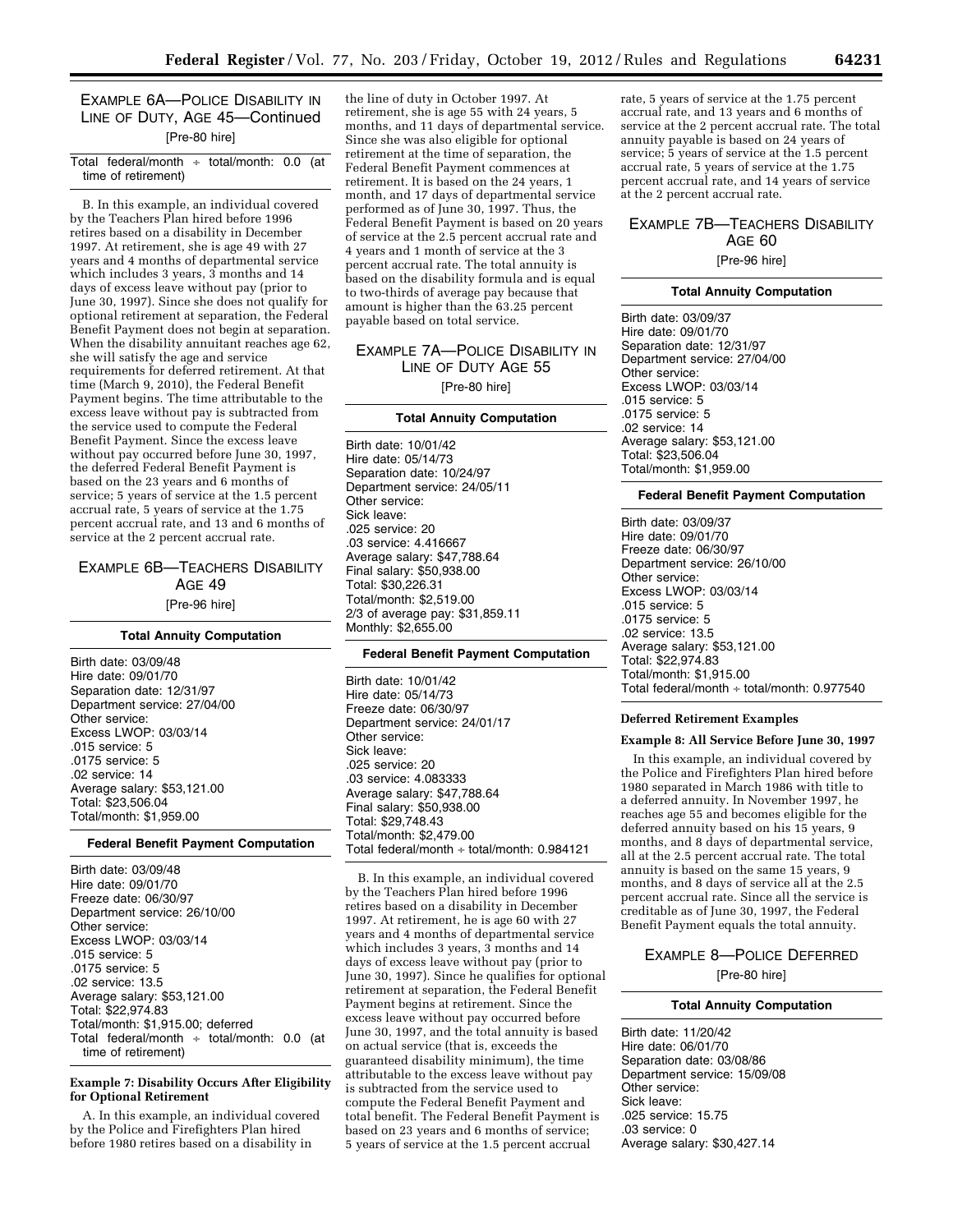### EXAMPLE 8—POLICE DEFERRED— **Continued** [Pre-80 hire]

Final salary: \$45,415.00 Total: \$11,980.69; deferred Total/month: \$998.00; deferred

#### **Federal Benefit Payment Computation**

Birth date: 11/20/42 Hire date: 06/01/70 Freeze date: 03/08/86 Department service: 15/09/08 Other service: Sick leave: .025 service: 15.75 .03 service: 0 Average salary: \$30,427.14 Final salary: \$45,415.00 Total: \$11,980.69; deferred Total/month: \$998.00; deferred Total federal/month  $\div$  total/month: 1.0; deferred

### **Example 9: Service Straddles June 30, 1997**

In this example, an individual covered by the Police and Firefighters Plan hired before 1980 separated in December 1997 with title to a deferred annuity. In November 2007, he will reach age 55 and becomes eligible to receive a deferred annuity. At that time, the Federal Benefit Payment begins. It is based on the 18 years and 1 month of departmental service performed as of June 30, 1997, all at the 2.5 percent accrual rate. The total annuity begins at the same time, based on his 18 years, 6 months, and 8 days of departmental service, all at the 2.5 percent accrual rate.

### EXAMPLE 9—POLICE DEFERRED [Pre-80 hire]

### **Total Annuity Computation**

Birth date: 11/20/52 Hire date: 06/01/79 Separation date: 12/08/97 Department service: 18/06/08 Other service: Sick leave: .025 service: 18.5 .03 service: 0 Average salary: \$30,427.14 Final salary: \$45,415.00 Total: \$14,072.55; deferred Total/month: \$1,173.00; deferred

### **Federal Benefit Payment Computation**

Birth date: 11/20/52 Hire date: 06/01/79 Freeze date: 06/30/97 Department service: 18/01/00 Other service: Sick leave: .025 service: 18.083333 .03 service: 0 Average salary: \$30,427.14 Final salary: \$45,415.00 Total: \$13,755.60; deferred Total/month: \$1,146.00; deferred Total federal/month  $\div$  total/month: 0.976982; deferred

### **Reduction To Provide a Survivor Annuity Examples**

### **Example 10: Survivor Reduction Calculations**

Both of the following examples involve a former teacher who elected a reduced annuity to provide a survivor benefit:

A. In this example, the employee elects to provide full survivor benefits of 55% of the employee's unreduced annuity. The total annuity is reduced by  $2\frac{1}{2}$  percent of the first \$3600 and 10 percent of the balance. The reduced Federal Benefit Payment is determined by multiplying the reduced total annuity (rounded) by the ratio of the unreduced Federal Benefit Payment to the unreduced total annuity. Military service occurred prior to June 30, 1997 and purchase of other service was completed prior to June 30, 1997.

EXAMPLE 10A—TEACHERS OPTIONAL W/SURVIVOR REDUCTION [Pre-96 hire]

### **Total Annuity Computation**

Birth date: 11/01/42 Hire date: 11/01/68 Separation date: 12/31/97 Department service: 29/02/00 Other service: 03/09/18 Military: 00/09/11 .015 service: 5 .0175 service: 5 .02 service: 23.666667 Average salary: \$66,785.00 Total unreduced: \$42,464.13 Total unreduced/month: \$3,539.00 Reduction: \$3,976.41 Total: \$38,487.72 Total/month: \$3,207.00

#### **Federal Benefit Payment Computation**

Birth date: 11/01/42 Hire date: 11/01/68 Freeze date: 06/30/97 Department service: 28/08/00 Other service: 03/09/18 Military: 00/09/11 .015 service: 5 .0175 service: 5 .02 service: 23.166667 Average salary: \$66,785.00 Total federal unreduced: \$41,796.28 Total federal unreduced/month: \$3,483.00 Total federal unreduced/month  $\div$  total unreduced/month: 0.984176 Total federal/month: \$3,156.00

B. In this example, the employee elects to provide a partial survivor annuity of 26% of the employee's unreduced annuity. The total annuity is reduced by  $2\frac{1}{2}$  percent of the first \$3,600 of \$20,073.95 and 10 percent of the balance. The reduced Federal Benefit Payment is determined by multiplying the reduced total annuity (rounded) by the ratio of the unreduced Federal Benefit Payment to the unreduced total annuity.

### EXAMPLE 10B—TEACHERS OPTIONAL W/SURVIVOR REDUCTION [Pre-96 hire]

#### **Total Annuity Computation**

Birth date: 11/01/42 Hire date: 11/01/68 Separation date: 12/31/97 Department service: 29/02/00 Other service: 03/09/18 Military: 00/09/11 .015 service: 5 .0175 service: 5 .02 service: 23.666667 Average salary: \$66,785.00 Total unreduced: \$42,464.13 Total unreduced/month: \$3,539.00 Reduction: \$1,737.40 Total reduced: \$40,726.73 Total reduced/month: \$3,394.00

### **Federal Benefit Payment Computation**

Birth date: 11/01/42 Hire Date: 11/01/68 Freeze date: 06/30/97 Department service: 28/08/00 Other service: 03/09/18 Military: 00/09/11 .015 service: 5 .0175 service: 5 .02 service: 23.166667 Average salary: \$66,785.00 Total federal unreduced: \$41,796.28 Total federal unreduced/month: \$3,483.00 Total federal unreduced/month  $\div$  total unreduced/month: 0.984176 Total federal reduced/month: \$3,340.00

### **Early Optional or Involuntary Retirement Examples**

### **Example 11: Early Optional With Age Reduction**

In this example, an individual covered by the Teachers Plan hired before 1996 retires voluntarily in February 1998, under a special program that allows early retirement with at least 20 years of service at age 50 older, or at least 25 years of service at any age. At retirement, she is 6 full months short of age 55. She has 25 years and 5 months of departmental service; 6 years, 2 months, and 19 days of other service (creditable before June 30, 1997); and 2 months and 9 days of unused sick leave. Since she is not eligible for optional retirement and she is eligible to retire voluntarily only because of the Districtapproved special program, the Federal Benefit Payment is calculated similar to a disability retirement. It does not begin until she becomes eligible for a deferred annuity at age 62. When it commences the Federal Benefit Payment will be based on the service creditable as of June 30, 1997: 30 years and 11 months of service; 5 years of service at the 1.5 percent accrual rate, 5 years of service at the 1.75 percent accrual rate, and 20 years and 11 months of service at the 2 percent accrual rate. The total annuity is based on 5 years of service at the 1.5 percent accrual rate, 5 years of service at the 1.75 percent accrual rate and 21 years and 9 months of service at the 2 percent accrual rate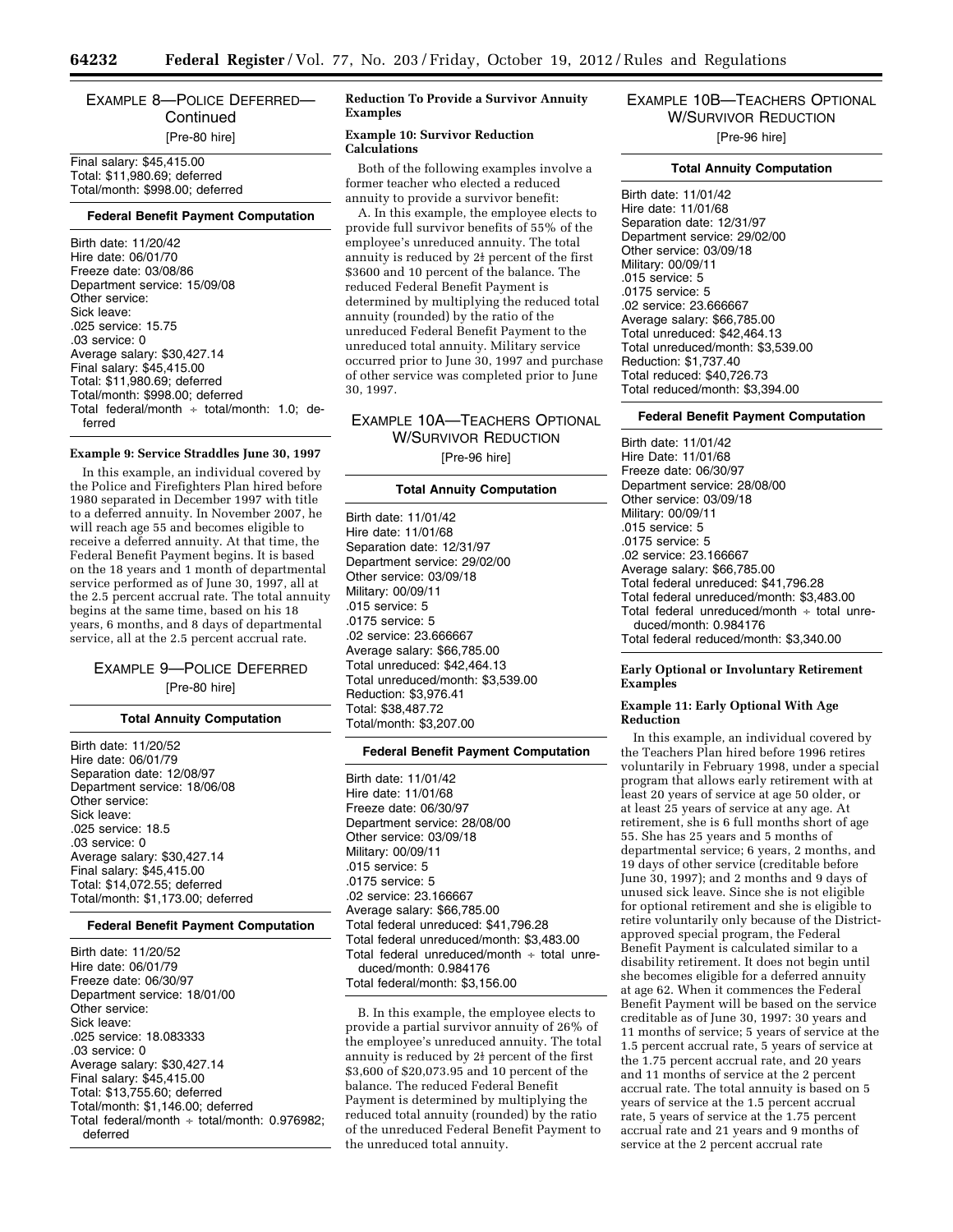(including the unused sick leave). Because the Federal Benefit Payment is based on the deferred annuity, rather than the early voluntary retirement, it is not reduced by the age reduction factor used to compute the total benefit.

EXAMPLE 11—TEACHERS EARLY OUT W/AGE REDUCTION [Pre-96 hire]

### **Total Annuity Computation**

Birth date: 09/20/43 Hire date: 10/01/72 Separation date: 02/28/98 Department service: 25/05/00 Other service: 06/02/19 Sick leave: 00/02/09 .015 service: 5 .0175 service: 5 .02 service: 21.75 Average salary: \$69,281.14 Total unreduced: \$41,395.48 Age reduction factor: 0.990000 Total reduced: \$40,981.53 Total/month: \$3,415.00

### **Federal Benefit Payment Computation**

Birth date: 09/20/43 Hire date: 10/01/72 Freeze date: 06/30/97 Department service: 24/09/00 Other service: 06/02/19 .015 service: 5 .0175 service: 5 .02 service: 20.916667 Average salary: \$69,281.14 Total unreduced: \$40,240.80; deferred Reduction factor: 1.000000 no reduction Total reduced: \$40,240.80; deferred Total/month: \$3,353.00 deferred Total federal unreduced/month  $\div$  Total unreduced/month: 0.0 (at time of retirement)

### **Example 12: Involuntary With Age Reduction**

In this example, an individual covered by the Teachers Plan hired before 1996 retires involuntarily in February 1998. At retirement, she is 6 full months short of age 55. She has 25 years and 5 months of departmental service; 6 years, 2 months, and 19 days of other service (creditable before June 30, 1997); and 2 months and 9 days of unused sick leave. The Federal Benefit Payment begins at retirement. It is based on the 30 years and 11 months of service; 5 years of service at the 1.5 percent accrual rate, 5 years of service at the 1.75 percent accrual rate, and 20 years and 11 months of service at the 2 percent accrual rate. The total annuity is based on 5 years of service at the 1.5 percent accrual rate, 5 years of service at the 1.75 percent accrual rate and 21 years and 9 months of service at the 2 percent accrual rate (including the unused sick leave). Both the Federal Benefit Payment and the total benefit are reduced by the age reduction factor.

EXAMPLE 12—TEACHERS INVOLUNTARY W/AGE REDUCTION [Pre-96 hire]

### **Total Annuity Computation**

Birth date: 09/20/43 Hire date: 10/01/72 Separation date: 02/28/98 Department service: 25/05/00 Other service: 06/02/19 Sick leave: 00/02/09 .015 service: 5 .0175 service: 5 .02 service: 21.75 Average salary: \$69,281.14 Total unreduced: \$41,395.48 Age reduction factor: 0.990000 Total reduced: \$40,981.53 Total/month: \$3,415.00

### **Federal Benefit Payment Computation**

Birth date: 09/20/43 Hire date: 10/01/72 Freeze date: 06/30/97 Department service: 24/09/00 Other service: 06/02/19 .015 service: 5 .0175 service: 5 .02 service: 20.916667 Average salary: \$69,281.14 Total unreduced: \$40,240.80 Age reduction factor: 0.990000 Total reduced: \$39,838.39 Total/month: \$3,320.00 Total federal/month ÷ total/month: 0.972182

### **Death Benefits Example**

### **Example 13: Death Benefits Calculation**

Examples A and B involve service-based death benefits calculations. Examples C–F involve non-service-based death benefits calculations. Examples G and H involve disability death benefit calculations.

A. In this example, an individual covered by the Teachers Plan retires in December 1997 and elects to provide a full survivor annuity. He dies in June 1998. The survivor's Federal Benefit Payment is 98.4 percent  $($3,483 \div $3,539)$  of the total survivor benefit.

### EXAMPLE 13A—TEACHERS DEATH **BENEFITS** [Pre-96 hire]

### **Total Annuity Computation**

Birth date: 11/01/42 Hire date: 11/01/68 Separation date: 12/31/97 Death date: 06/24/98 Department service: 29/02/00 Other service: 03/09/18 Military: 00/09/11 Average salary: \$66,785.00 Total unreduced/month (retiree): \$3,539.00 Total/month (survivor): \$1,946.00

### **Federal Benefit Payment Computation**

Birth date: 11/01/42 Hire date: 11/01/68

### EXAMPLE 13A—TEACHERS DEATH BENEFITS—Continued

[Pre-96 hire]

| Freeze date: 06/30/97                          |
|------------------------------------------------|
| Death date: 06/24/98                           |
| Department service: 28/08/00                   |
| Other service: 03/09/18                        |
| Military: 00/09/11                             |
| Average salary: \$66,785.00                    |
| Total federal unreduced/month (retiree):       |
| \$3,483,00                                     |
| Total federal unreduced/month (retiree) $\div$ |
| total unreduced/month (retiree): 0.984176      |
| Total federal/month (survivor): \$1,915.00     |
|                                                |

B. In this example, a teacher dies in service on June 30, 1998 after 31 years of departmental service. Since the survivor annuity is based on actual service, the Federal Benefit Payment is 96.5 percent  $($1,818 \div $1,883)$  of the total survivor benefit.

### EXAMPLE 13B—TEACHERS DEATH **BENEFITS**

[Pre-96 hire]

### **Total Annuity Computation**

Birth date: 07/01/39 Hire date: 07/01/67 Separation date: 06/30/98 Death date: 06/30/98 Department service: 31/00/00 Average salary: \$38,787.88 Total (retiree): \$22,593.94 Total/month (retiree): \$1,883.00 Total/month (survivor): \$1,036.00

### **Federal Benefit Payment Computation**

Birth date: 07/01/39 Hire date: 07/01/67 Freeze date: 06/30/97 Death date: 06/30/98 Department service: 30/00/00 Average salary: \$38,787.88 Total federal (retiree): \$21,818.18 Total federal/month (retiree): \$1,818.00 Total federal/month (retiree)  $\div$  total/month (retiree): 0.965481 Total federal/month (survivor): \$1,000.00

C. In this example, as in Example A, an individual covered by the Teachers Plan retires in December 1997 but elects to provide a survivor annuity of \$12,000. He dies in June 1998. Because the amount of the survivor annuity is not service-based, the Federal Benefit Payment is a prorated portion of the total benefit. Since the teacher had 398 months of service as of the freeze date and 404 months of service, at retirement, the Federal Benefit Payment equals 398/404ths of the total benefit.

### EXAMPLE 13C—TEACHERS DEATH BENEFITS [Pre-96 hire]

**Total Annuity Computation** 

Birth date: 11/01/42 Hire date: 11/01/68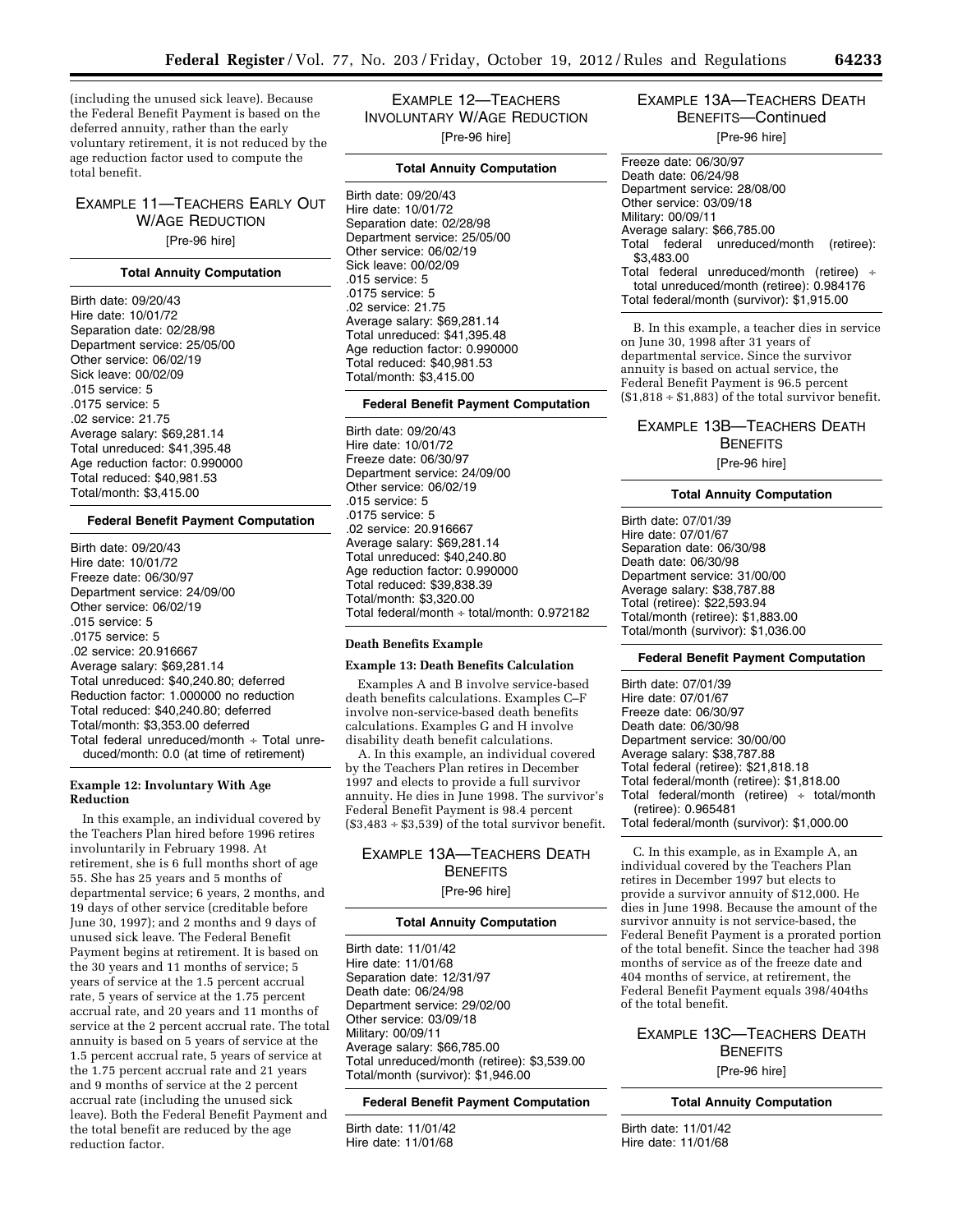EXAMPLE 13C—TEACHERS DEATH BENEFITS—Continued [Pre-96 hire]

Separation date: 12/31/97 Death date: 06/24/98 Department service: 29/02/00 Other service: 03/09/18 Military: 00/09/11 Months of service: 404 Total: \$12,000.00 Total/month: \$1,000.00

#### **Federal Benefit Payment Computation**

Birth date: 11/01/42 Hire date: 11/01/68 Freeze date: 06/30/97 Death date: 06/24/98 Department service: 28/08/00 Other service: 03/09/18 Military: 00/09/11 Months of service: 398 Federal service ÷ total service: 0.985149 Total: \$11,820.00 Total/month: \$985.00

D. In this example, a teacher dies in service on April 1, 1998 after 14 years and 6 months of departmental service. Because the survivor annuity is based on the guaranteed minimum, the Federal Benefit Payment is a prorated portion of the total benefit. Since the teacher had 165 months of service as of the freeze date and 180 months of service, including unused sick leave, at death, the Federal Benefit Payment equals 165/180ths of the total benefit.

### EXAMPLE 13D—TEACHERS DEATH **BENEFITS** [Pre-96 hire]

#### **Total Annuity Computation**

### Birth date: 04/01/61

Hire date: 10/01/83 Separation date: 04/01/98 Death date: 04/01/98 Department service: 14/06/01 Unused Sick Leave: 00/06/00 Average salary: \$36,000.00 Months of service: 180 Total: \$7,920.00 Total/month: \$660.00

### **Federal Benefit Payment Computation**

Birth date: 04/01/61 Hire date: 04/01/83 Freeze date: 06/30/97 Death date: 04/01/98 Department Service: 13/09/00 Average salary: \$36,000.00 Months of service: 165 Federal service ÷ total service: 0.916667 Total: \$7,260.00 Total/month: \$605.00

E. In this example, as in the prior example, a teacher dies in service on April 1, 1998 after 15 years of departmental service. However, in this example, the teacher was age 40 on the hire date. The amount of

service used in the survivor annuity calculation equals the amount of service that the teacher would have had if the teacher continued covered employment until age 60. Because the survivor annuity is based on projected service, a form of the guaranteed minimum, the Federal Benefit Payment is a prorated portion of the total benefit. Since the teacher had 171 months of service as of the freeze date and 180 months of service at death, the Federal Benefit Payment equals 171/180ths of the total benefit.

### EXAMPLE 13E—TEACHERS DEATH **BENEFITS** [Pre-96 hire]

### **Total Annuity Computation**

Birth date: 04/01/43 Hire date: 04/01/83 Separation date: 04/01/98 Death date: 04/01/98 Department service: 15/00/01 Departmental Service projected to age 60: 20/00/01 .015 service: 5 .0175 service: 5 .02 service: 10 Average salary: \$36,000.00 Months of service: 180 Total: \$7,177.50 Total/month: \$598.00

#### **Federal Benefit Payment Computation**

Birth date: 04/01/43 Hire date: 04/01/83 Freeze date: 06/30/97 Death date: 04/01/98 Department service: 14/03/00 Average salary: \$36,000.00 Months of service: 171 Federal service ÷ total service: 0.950000 Total: \$6,818.63 Total/month: \$568.00

F. In this example, a police officer dies in the line of duty on July 31, 2001 after 18 years of departmental service. The survivor annuity is equal to 100 percent of the officer's pay at the time of death, as provided by District legislation effective October 1, 2000. However, the Federal Benefit Payment is calculated based on plan provisions in effect on June 29, 1997, which provided for a survivor annuity equal to 40 percent of the officer's pay at the time of death. Because the Federal Benefit Payment is not service-based and the officer had 167 months of service as of the freeze date and 216 months of service, including unused sick leave, at death, the Federal Benefit Payment equals 167/216ths of the total benefit calculated according to plan provisions in effect on July 1, 1997. The difference between the total benefit paid and the Federal Benefit Payment calculated according to plan provisions in effect on June 29, 1997 is the responsibility of the District government.

### EXAMPLE 13F—POLICE DEATH **BENEFITS** [Pre-96 hire]

#### **Total Annuity Computation**

Birth date: 07/13/62 Hire date: 08/01/83 Death date: 07/31/2001 Department service: 18/00/00 Average salary: \$54,000.00 Final salary: \$56,000.00 Months of service: 216 Total: \$56,004.00 Total/month: \$4,667.00 Total based on July 1, 1997 provisions: \$21,600.00 Total/month based on July 1, 1997 provisions: \$1,800.00

#### **Federal Benefit Payment Computation**

Birth date: 07/13/62 Hire date: 08/01/83 Freeze date: 06/30/97 Death date: 07/31/2001 Department service: 13/11/00 Months of service: 167 Federal service ÷ total service: 0.773148 Total: \$16,704.00 Total/month: \$1,392.00

G. In this example, a firefighter dies on July 1, 1999 at age 47 after retiring based on a disability in the line of duty in November 1997. At separation, the firefighter was not eligible for optional retirement but was eligible to receive a deferred retirement annuity at age 55. Therefore, the survivor's Federal Benefit Payment is calculated based on the plan rules for deferred retirees. Under the Police and Firefighters Plan, if a separated police officer or firefighter eligible for deferred retirement dies before reaching age 55, the survivor is eligible to receive an annuity. The survivor annuity is based on the firefighter's adjusted average pay. Therefore, the survivor's Federal Benefit Payment is a prorated portion of the survivor annuity. Since the firefighter had 217 months of service as of the freeze date and 222 months of service at retirement, the survivor's Federal Benefit Payment equals 217/222nds of the total survivor benefit.

### EXAMPLE 13G—FIREFIGHTERS DIS-ABILITY/EARLY VOLUNTARY DEATH **BENEFITS**

### **Total Annuity Computation**

Birth date: 08/20/52 Hire date: 05/14/79 Separation date: 11/28/97 Death date: 07/01/99 Department service: 18/06/15 Adjusted average salary: \$45,987.00 Months of service: 222 Total: \$18,396.00 Total/month: \$1,533.00

**Federal Benefit Payment Computation** 

Birth date: 08/20/52 Hire date: 05/14/79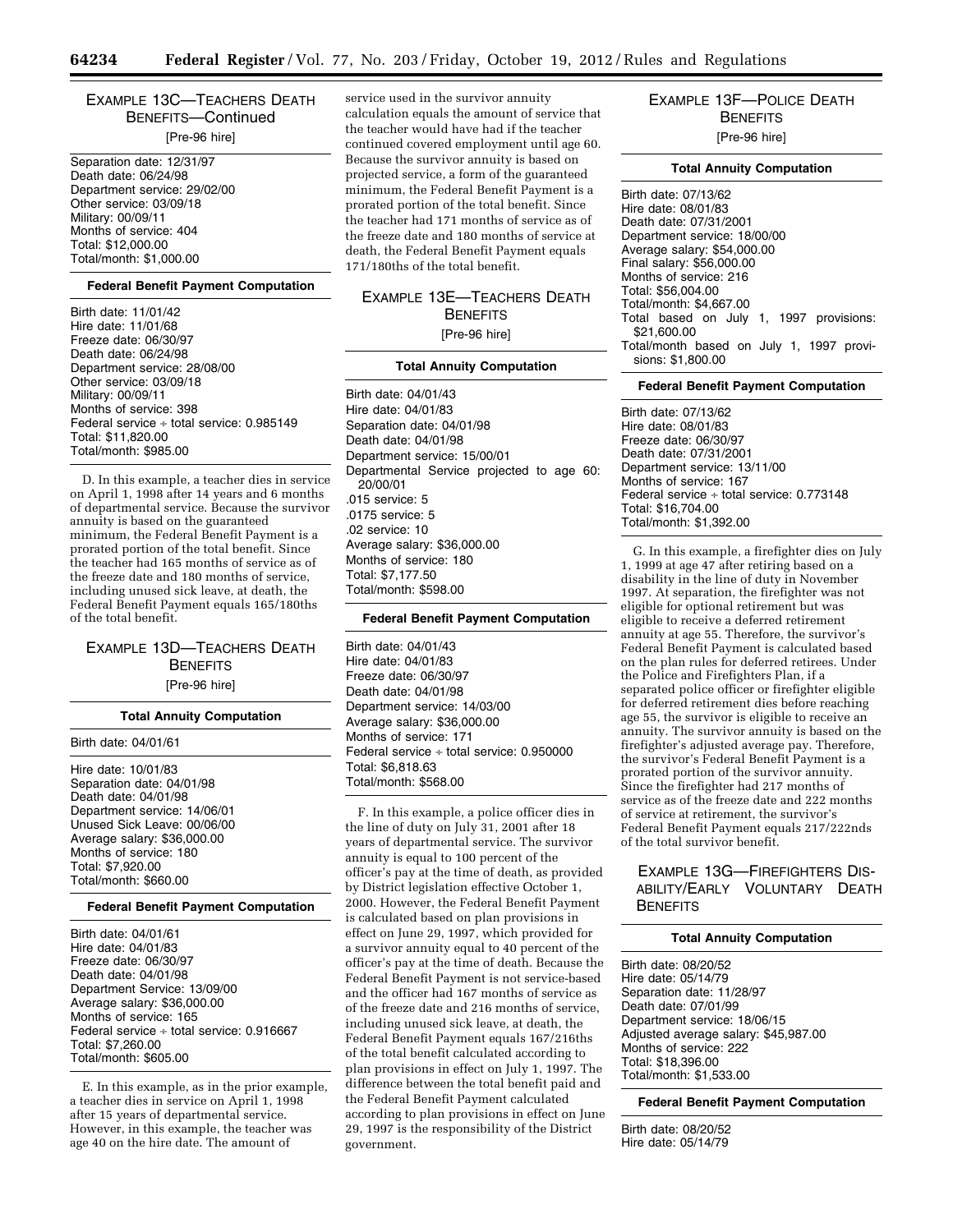EXAMPLE 13G—FIREFIGHTERS DIS-ABILITY/EARLY VOLUNTARY DEATH BENEFITS—Continued

Freeze date: 06/30/97 Death date: 07/01/99 Department service: 18/01/17 Adjusted average salary: \$45,987.00 Months of service: 217 Federal service ÷ total service: .977477 Total: \$17,976.00 Total/month: \$1,498.00

H. In this example, a teacher dies on August 3, 1999 at age 58 after retiring based on a disability in April 1998. At separation, the teacher was not eligible for optional retirement but was eligible to receive a deferred retirement annuity at age 62. Therefore, the survivor's Federal Benefit Payment is calculated based on the plan rules for deferred retirees. Under the Teachers Plan, if a separated teacher eligible for deferred retirement dies before reaching age 62, the survivor is not eligible to receive an annuity. Therefore, the survivor's Federal Benefit Payment is zero and the survivor annuity is the full responsibility of the District.

EXAMPLE 13H—TEACHERS DISABILITY/ EARLY VOLUNTARY DEATH BENEFITS

#### **Total Annuity Computation**

Birth date: 08/01/41 Hire date: 07/01/76 Separation date: 04/30/98 Death date: 08/03/99 Total: \$21,888.00 Total/month: \$1,824.00

### **Federal Benefit Payment Computation**

Birth date: 08/01/41 Hire date: 07/01/76 Separation date: 04/30/98 Death date: 08/03/99 Total: \$0.00 Total/month: \$0.00 Total federal/month ÷ total/month: 0.0

### **Cost of Living Adjustment (COLA) Examples**

### **Example 14: Application of Cost of Living Adjustments**

In cases in which the District plan applies the same cost of living adjustment that is provided for the Federal Benefit Payment, the federal percentage is applied to the new total benefit after the adjustment to determine the new Federal Benefit Payment after the adjustment.

A. In this example, a teacher retiree receives a cost of living adjustment that is the same for the federal and District portions of the total benefit. The federal percentage for the retiree is applied to the new total benefit after the adjustment to determine the new Federal Benefit Payment after the adjustment. EXAMPLE 14A—TEACHERS COLA— RETIREE W/SURVIVOR REDUCTION [Pre-96 hire]

### **Benefit Computation (at retirement)**

Total unreduced: \$42,464.13 Total unreduced/month: \$3,539.00 Total/month: \$3,207.00 Federal unreduced: \$41,796.28 Federal unreduced/month: \$3,483.00 Federal percentage = federal unreduced/ month  $\div$  total unreduced/month: 0.984176

### **COLA Computation**

District and Federal COLA rate 5%: Total COLA: \$160.00 New total/month: \$3,367.00 New federal benefit/month = new total ben-<br>efit/month  $\times$  federal percentage =  $\times$  federal percentage \$3,314.00

B. In this example, a survivor of a deceased teacher retiree receives a cost of living adjustment that is the same for the federal and District portions of the total benefit. Since the survivor benefit is service related, the federal percentage for the retiree is applied to the new total benefit of the survivor after the adjustment to determine the new Federal Benefit Payment after the adjustment.

### EXAMPLE 14B—TEACHERS COLA— SURVIVOR OF RETIREE [Pre-96 hire]

**Benefit Computation (at death of retiree whose annuity was based on service percentage survivor election)** 

Total/month: \$2,043.00 Federal percentage (retiree): 0.984176 Federal/month: \$2,011.00

#### **COLA Computation**

District and Federal COLA rate 4.5%: Total COLA: \$92.00 New total/month: \$2,135.00 New federal benefit/month  $=$  new total ben $e$ fit/month  $\times$  federal percentage \$2,101.00

C. In this example, a survivor of a deceased teacher retiree receives a cost of living adjustment that is the same for the federal and District portions of the total benefit. Since the survivor annuity is non-service related, the federal percentage for the survivor is applied to the new total benefit of the survivor after the adjustment to determine the new Federal Benefit Payment after the adjustment.

### EXAMPLE 14C—TEACHERS COLA— SURVIVOR OF RETIREE [Pre-96 hire]

### **Benefit Computation (at death of retiree flat amount survivor election)**

Total months of service: 404 Federal months of service: 398 Total/month: \$1,000.00 Federal percentage = federal service  $\div$  total service: 0.985149 Federal/month: \$985.00

### **COLA Computation**

District and Federal COLA rate 4.5%: Total COLA: \$45.00 New total/month: \$1,045.00 New federal benefit/month = new total ben-<br>efit/month  $\times$  federal percentage =  $\times$  federal percentage \$1,029.00

**Note:** This method also applies to a percentage survivor election by a retiree whose annuity was based on a guaranteed minimum.

D. In this example, a survivor of a deceased teacher receives a cost of living adjustment that is the same for the federal and District portions of the total benefit. Since the survivor annuity is service related, the federal percentage based on the deceased teacher's service is applied to the new total benefit of the survivor after the adjustment to determine the new Federal Benefit Payment after the adjustment.

### EXAMPLE 14D—TEACHERS COLA— SURVIVOR OF EMPLOYEE [Pre-96 hire]

**Benefit Computation (at death—based on service)** 

Total/month: \$1,036.00 Federal/month: \$1,000.00 Federal percentage = federal/month  $\div$  total/ month: 0.965251 **COLA Computation** 

District and Federal COLA rate: 5% Total COLA: \$52.00 New total benefit/month: \$1,088.00 New federal benefit/month  $=$  new total ben $e$ fit/month  $\times$  federal percentage \$1,050.00

E. In this example, a survivor of a deceased teacher receives a cost of living adjustment that is the same for the federal and District portions of the total benefit. Since the survivor annuity is non-service related, the federal percentage for the survivor is applied to the new total benefit of the survivor after the adjustment to determine the new Federal Benefit Payment after the adjustment.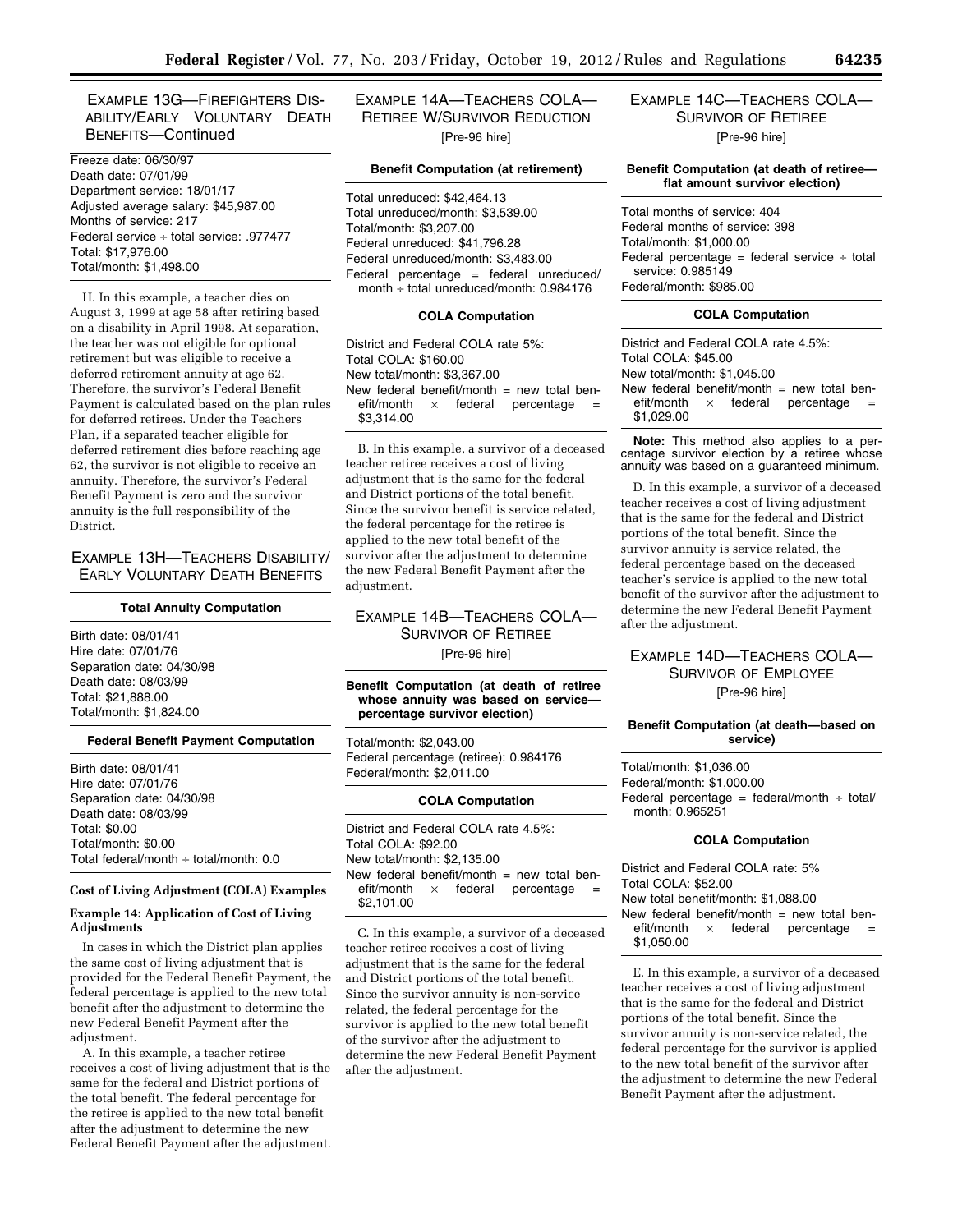## EXAMPLE 14E—TEACHERS COLA— SURVIVOR OF EMPLOYEE

[Pre-96 hire]

### **Benefit Computation (at death—guaranteed minimum)**

Total months of service: 180 Federal months of service: 171 Total/month: \$598.00 Federal percentage = federal service  $\div$  total service: 0.950000 Federal/month: \$568.00

### **COLA Computation**

District and Federal COLA rate 5%: Total COLA: \$30.00 New total/month: \$628.00 New federal benefit/month:  $=$  new total benefit/month  $\times$  federal percentage = \$597.00

F. In this example, a survivor of a deceased retired police officer receives a cost of living adjustment that is the same for the federal and District portions of the total benefit. Since the survivor annuity is non-service related, the federal percentage for the survivor is applied to the new total benefit of the survivor after the adjustment to determine the new Federal Benefit Payment after the adjustment.

### EXAMPLE 14F—POLICE COLA— SURVIVOR OF RETIREE

#### **Benefit Computation (at death of retiree)**

Total months of service: 240 Federal months of service: 236 Total/month: \$1,614.00 Federal percentage = federal service  $\div$  total service: 0.983333 Federal/month: \$1,587.00

#### **COLA Computation**

District and Federal COLA rate 5%: Total COLA: \$81.00 New total/month: \$1,695.00 New federal benefit/month = new total ben-<br>efit/month  $\times$  federal percentage =  $\times$  federal percentage \$1,667.00

G. In this example, a survivor of a deceased firefighter receives a cost of living adjustment that is the same for the federal and District portions of the total benefit. Since the survivor annuity is non-service related, the federal percentage for the survivor is applied to the new total benefit of the survivor after the adjustment to determine the new Federal Benefit Payment after the adjustment.

### EXAMPLE 14G—FIREFIGHTER COLA— SURVIVOR OF EMPLOYEE

### **Benefit Computation (at death of employee in the line of duty)**

Total/month: \$4,667.00 Federal/month: \$1,867.00 Federal percentage = federal/month EXAMPLE 14G—FIREFIGHTER COLA— SURVIVOR OF EMPLOYEE—Continued

÷ Total/month: 0.400043

### **COLA Computation**

District and Federal COLA rate 4.5%: Total COLA: \$210.00 New total benefit/month: \$4,877.00 New federal benefit/month = New total ben-<br>efit/month  $\times$  federal percentage =  $\times$  federal percentage \$1,951.00

H. In this example, a new District plan provision applies a different cost of living adjustment than is provided for the Federal Benefit Payment. In Variation 1, the federal cost of living adjustment is applied to the Federal Benefit Payment and the District cost of living adjustment is applied to the total benefit. In Variation 2, the federal cost of living adjustment is applied to the Federal Benefit Payment and the District cost of living adjustment is applied to the District benefit payment. A new federal percentage equal to the ratio of the Federal Benefit Payment to the total benefit is established after the adjustments.

### EXAMPLE 14H—TEACHERS COLA

[Pre-96 hire]

### **Benefit Computation (at retirement)**

#### **Total Annuity Computation**

Birth date: 11/04/48 Hire date: 03/01/86 Separation date: 02/28/2013 Department service: 27/00/00 Other service paid in 1995: 06/07/28 Excess LWOP in 1990: 00/03/18 .015 service: 5 .0175 service: 5 .02 service: 23.333333 Average salary: \$53,121.00 Total: \$33,421.96 Total/month: \$2,785.00

#### **Benefit Computation (at retirement)**

### **Federal Benefit Payment Computation**

Birth date: 11/04/48 Hire date: 03/01/86 Freeze date: 06/30/1997 Department service: 11/04/00 Other service paid in 1995: 06/07/28 Excess LWOP in 1990: 00/03/18 .015 service: 5 .0175 service: 5 .02 service: 7.666667 Average salary: \$53,121.00 Total: \$16,777.38 Total/month: \$1,398.00 Federal percentage: 0.501975

### **COLA Computation Variations Variation 1**

District COLA rate 5% applied to total benefit: Total COLA: \$139.00 New total benefit/month: \$2,924.00 Federal COLA rate 4% Federal COLA: \$56.00

### EXAMPLE 14H—TEACHERS COLA— **Continued** [Pre-96 hire]

New federal benefit/month: \$1,454.00 New federal percentage: 0.497264

#### **Variation 2**

District COLA rate 5% applied to District benefit:

Old District benefit/month: \$1,387.00 District COLA: \$69.00 New District benefit/month: \$1,456.00 Federal COLA rate 4%: Federal COLA: \$56.00 New federal benefit/month: \$1,454.00 New total benefit/month: \$2,910.00 New federal percentage: 0.499656

#### **Retroactive Payment of Accrued Annuity Example**

### **Example 15: Accrual of Federal Benefit Payment**

The Federal Benefit Payment begins to accrue on the annuity commencing date, regardless of whether the employee is added to the annuity roll in time for the regular payment cycle. If the employee is due a retroactive payment of accrued annuity, the portion of the retroactive payment that would have been a Federal Benefit Payment (if it were made in the regular payment cycle) is still a Federal Benefit Payment. In this example, a teacher retired effective September 11, 1998. She was added to the retirement rolls on the pay date November 1, 1998 (October 1 to October 31 accrual cycle). Her Federal Benefit Payment is \$3000 per month and her total benefit payment is \$3120 per month. Her initial check is \$5200 because it includes a prorated payment for 20 days (September 11 to September 30). The Federal Benefit Payment is \$5000 of the initial check (\$3000 for the October cycle and \$2000 for the September cycle).

### EXAMPLE 15—TEACHERS ACCRUED BENEFIT

[Pre-96 hire]

### **Total Annuity Computation**

Birth date: 11/01/42 Hire date: 09/01/66 Separation date: 09/10/98 Department service: 32/00/10 .015 service: 5 .0175 service: 5 .02 service: 22 Average salary: \$62,150.00 Total: \$37,445.38 Total/month: \$3,120.00 Sept 11–30: \$2,080.00 Oct 1–31: \$3,120.00 Nov 1–30: \$3,120.00

### **Federal Benefit Payment Computation**

Birth date: 11/01/42 Hire date: 09/01/66 Freeze date: 06/30/97 Department service: 30/10/00 .15 service: 5